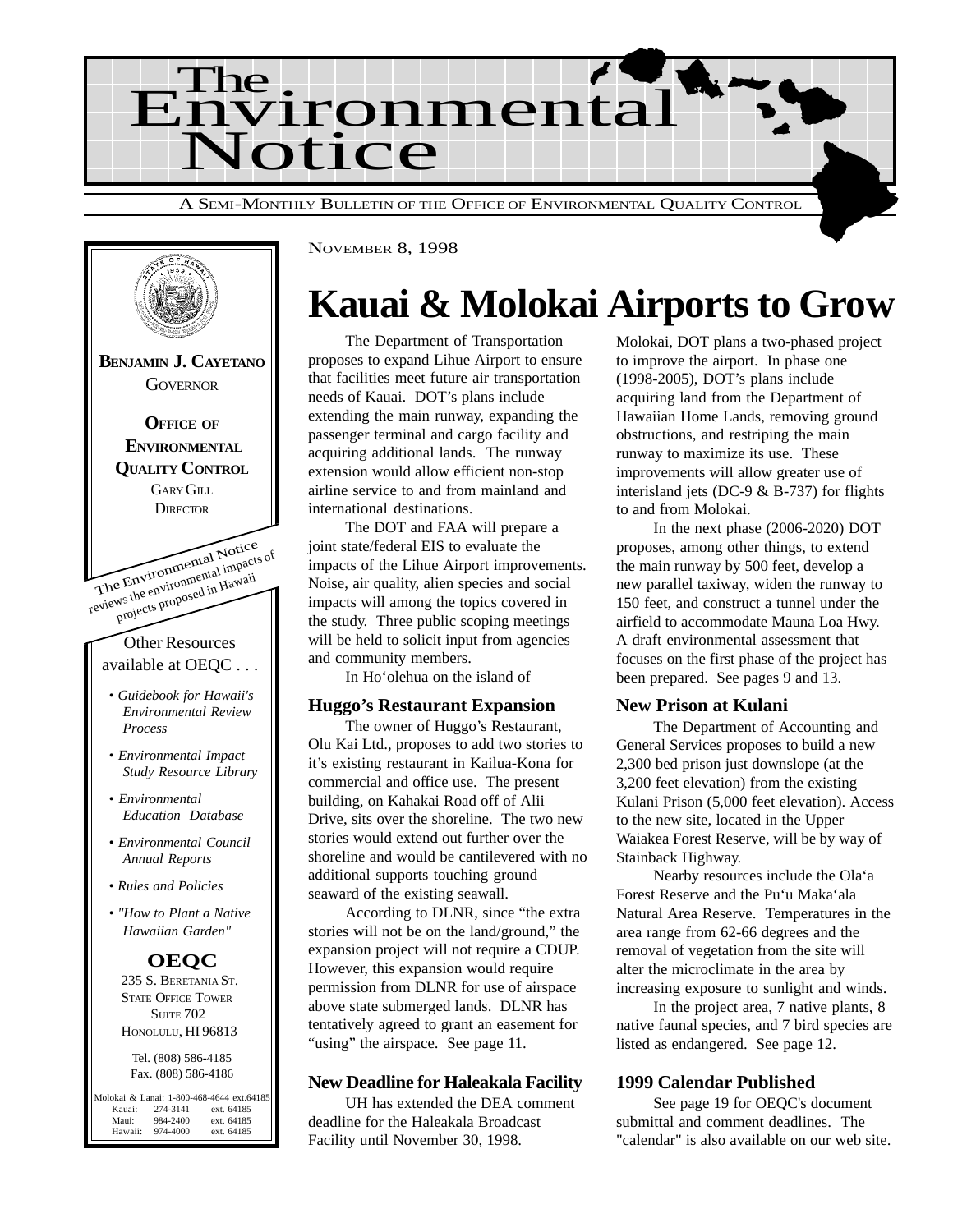# Table of Contents

NOVEMBER 8, 1998

## **1** Oahu Notices

#### **Draft Environmental Assessments**

| (1) Barbers Point Agriculture Park, Slaughterhouse & |  |
|------------------------------------------------------|--|
|                                                      |  |
|                                                      |  |
| (3) Kamehameha Highway Transmission Mains            |  |
|                                                      |  |
|                                                      |  |

#### **Final Environmental Assessments/**

#### **Findings of No Significant Impacts (FONSI)**

[\(4\) Waikapoki Wastewater Pump Station Force Main Replacement](#page-4-0) ....5

#### **Previously Published Projects Pending Public Comments**

## 3 **Maui Notices**

#### **Draft Environmental Assessments**

|--|

#### **Final Environmental Assessments/**

| <b>Findings of No Significant Impacts (FONSI)</b> |  |
|---------------------------------------------------|--|
|                                                   |  |
|                                                   |  |

| <b>Previously Published Projects Pending Public Comments</b> |  |
|--------------------------------------------------------------|--|
|                                                              |  |

### 2 **Molokai Notices**

#### **Draft Environmental Assessments**

| (1) Molokai Airport Master Plan, Phase I Improvements |
|-------------------------------------------------------|
|                                                       |

## 6 **Hawaii Notices**

#### **Draft Environmental Assessments**

| (2) Hoolulu Park Complex Additional Parking and              |
|--------------------------------------------------------------|
|                                                              |
| (3) Huggo's Building Expansion and Off-site Improvements  11 |

#### **Final Environmental Assessments/**

| <b>Findings of No Significant Impacts (FONSI)</b> |  |
|---------------------------------------------------|--|
|                                                   |  |

#### **Environmental Impact Statement Preparation Notices**

[\(5\) New Hawaii Island Correctional Facility ....................................... 12](#page-11-0)

## 7 **[Kauai Notices](#page-12-0)**

#### **Environmental Impact Statement Preparation Notices**

## s **Shoreline Notices**

## ^ **Coastal Zone News**

| (1) Hanalei River Vessel Mooring Buoys, Hanalei, Kauai  16  |  |
|-------------------------------------------------------------|--|
| (2) Wailoa River Small Boat Harbor Launch Ramp Replacement, |  |
|                                                             |  |
|                                                             |  |

## V **[Pollution Control Permits](#page-16-0)**

|--|--|

## G **Federal Notices**

| Short-Tailed Albatross to be on Endangered Species List  17 |  |
|-------------------------------------------------------------|--|
|                                                             |  |
|                                                             |  |
|                                                             |  |
| Final Rule On Amendment 3 to Fisheries Management Plan for  |  |
|                                                             |  |
|                                                             |  |
|                                                             |  |
|                                                             |  |



*OEQC intends to make the information in this bulletin accessible to everyone. Individuals that require this material in a different format (such as large type or braille), should contact our office for assistance.*

| <b>The Environmental Notice</b> | <b>Office of Environmental Quality Control</b> | Page 2 |
|---------------------------------|------------------------------------------------|--------|
|---------------------------------|------------------------------------------------|--------|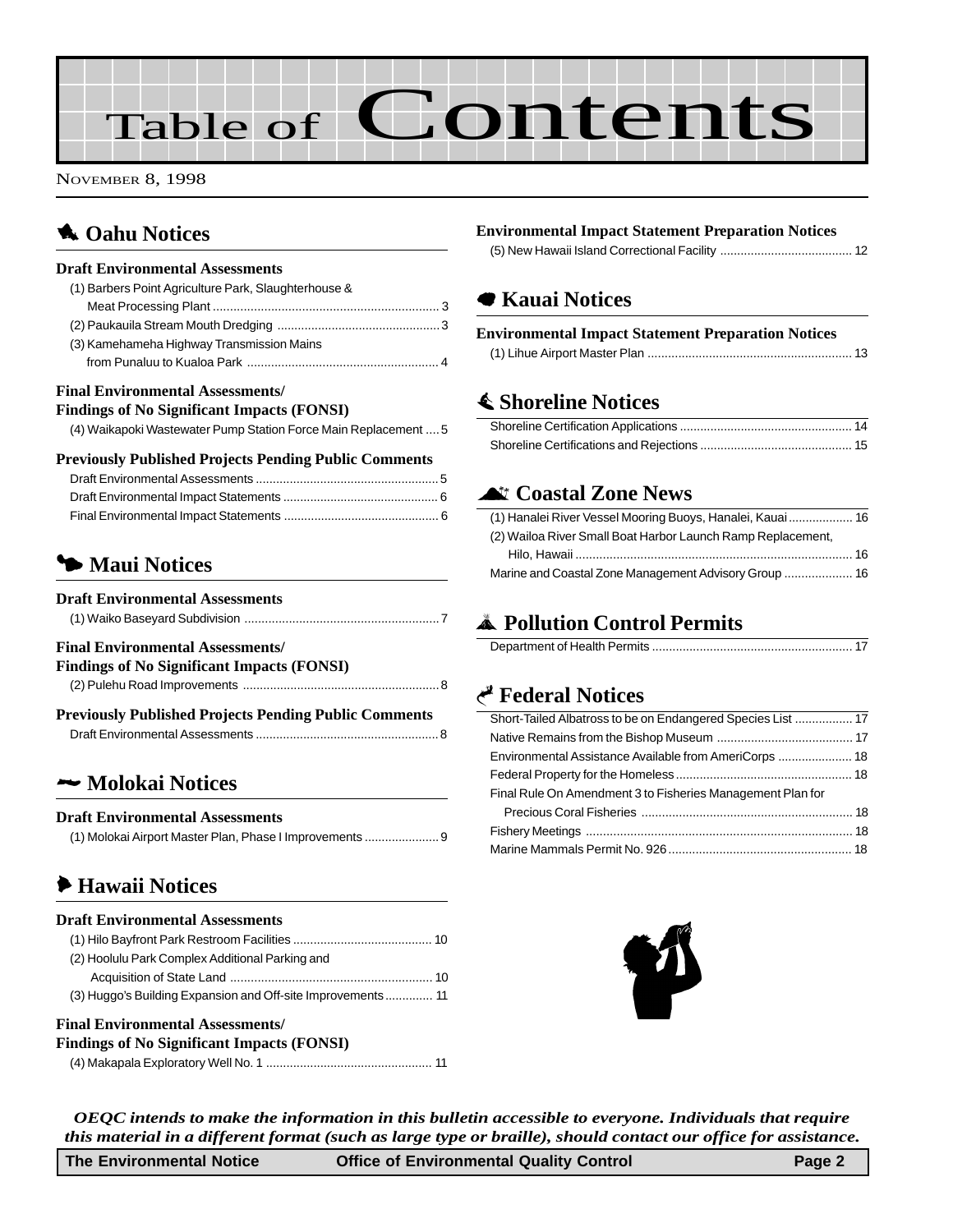NOVEMBER 8, 1998

**Oahu Notices**

**3**

**4**

## <span id="page-2-0"></span>**Draft Environmental Assessments**

## 1 **(1) Barbers Point Agriculture Park, Slaughterhouse & Meat Processing Plant**

| District:             | سمهم<br>Ewa                           |
|-----------------------|---------------------------------------|
| TMK:                  | 9-1-31:1 (por.), 25, 26 and 37        |
|                       | (por.)                                |
| Applicant:            | Palama Meat Company, Inc.             |
|                       | 2656 Waiwai Loop                      |
|                       | Honolulu, Hawaii 96819                |
|                       | Contact: Joseph Azzaro (836-0172) and |
|                       | Hawaii Livestock Cooperative          |
|                       | 94-403 Ukee Street                    |
|                       | Waipahu, Hawaii 96797                 |
|                       | Contact: Leonard Oshiro (676-9100)    |
|                       | <b>Approving Agency/Accepting</b>     |
| <b>Authority:</b>     | Department of Agriculture             |
|                       | 1248 South King Street                |
|                       | Honolulu, Hawaii 96814                |
|                       | Contact: Lance Yamamoto (973-9609)    |
| <b>Consultant:</b>    | James Kumagai (454-0507)              |
|                       | c/o Engineering Concepts, Inc.        |
|                       | 250 Ward Avenue, Suite 206            |
|                       | Honolulu, Hawaii 96814                |
| <b>Public Comment</b> |                                       |
| n 112                 | $\mathbf{D}$ . 1. 0. 1000             |

| <b>Deadline:</b> | December 8, 1998                            |
|------------------|---------------------------------------------|
| Status:          | DEA First Notice pending public comment.    |
|                  | Address comments to the applicants with     |
|                  | copies to the approving agency or accepting |
|                  | authority, the consultant and OEQC.         |
| <b>Permits</b>   | Building, grubbing, grading, stockpiling,   |
| <b>Required:</b> | <b>NPDES</b>                                |

Palama Meat Company, Inc. and the Hawaii Livestock Cooperative are proposing to establish an agricultural park and construct a slaughterhouse and a meat processing plant on state-owned land within Campbell Industrial Park. The proposed facility would be located at 91-265 Olai Street, adjacent to an existing rendering plant. The project site is currently vacant; however, a portion of the site was utilized as a cattle feedlot from 1963 to 1991. The proposed slaughterhouse facility would replace existing facilities on Oahu and would be constructed and operated in compliance with USDA standards. The agricultural park project also includes: an onsite wastewater treatment plant and effluent disposal system for animal process wastes; and utility infrastructure to support operation and maintenance of the facility.

Development of the proposed slaughterhouse and meat processing plant will assure a supply of fresh meat products for Oahu consumers. The project will also support the local livestock industry through preservation of jobs.

Potential short term impacts associated with the construction period include soil erosion, and generation of dust and noise. Significant long term environmental impacts are not anticipated since most operations will occur within enclosed buildings. Odors generated from unenclosed areas (including animal holding pens and wastewater treatment facilities) will be minimized by good housekeeping practices.

The estimated construction cost is \$12 million, of which \$10 million is authorized for special purpose revenue bonds (Act 148, Nineteenth Legislature, 1998). Construction will be phased over a three-year period, after completion of design and obtaining required permits and approvals.



| District:  | Waialua                                  |
|------------|------------------------------------------|
| TMK:       | Portion of 6-6-14                        |
| Applicant: | Department of Land and Natural Resources |
|            | P.O. Box 621                             |
|            | Honolulu, Hawaii 96809                   |
|            | Contact: Hiram Young (587-0260)          |

**2**

**1**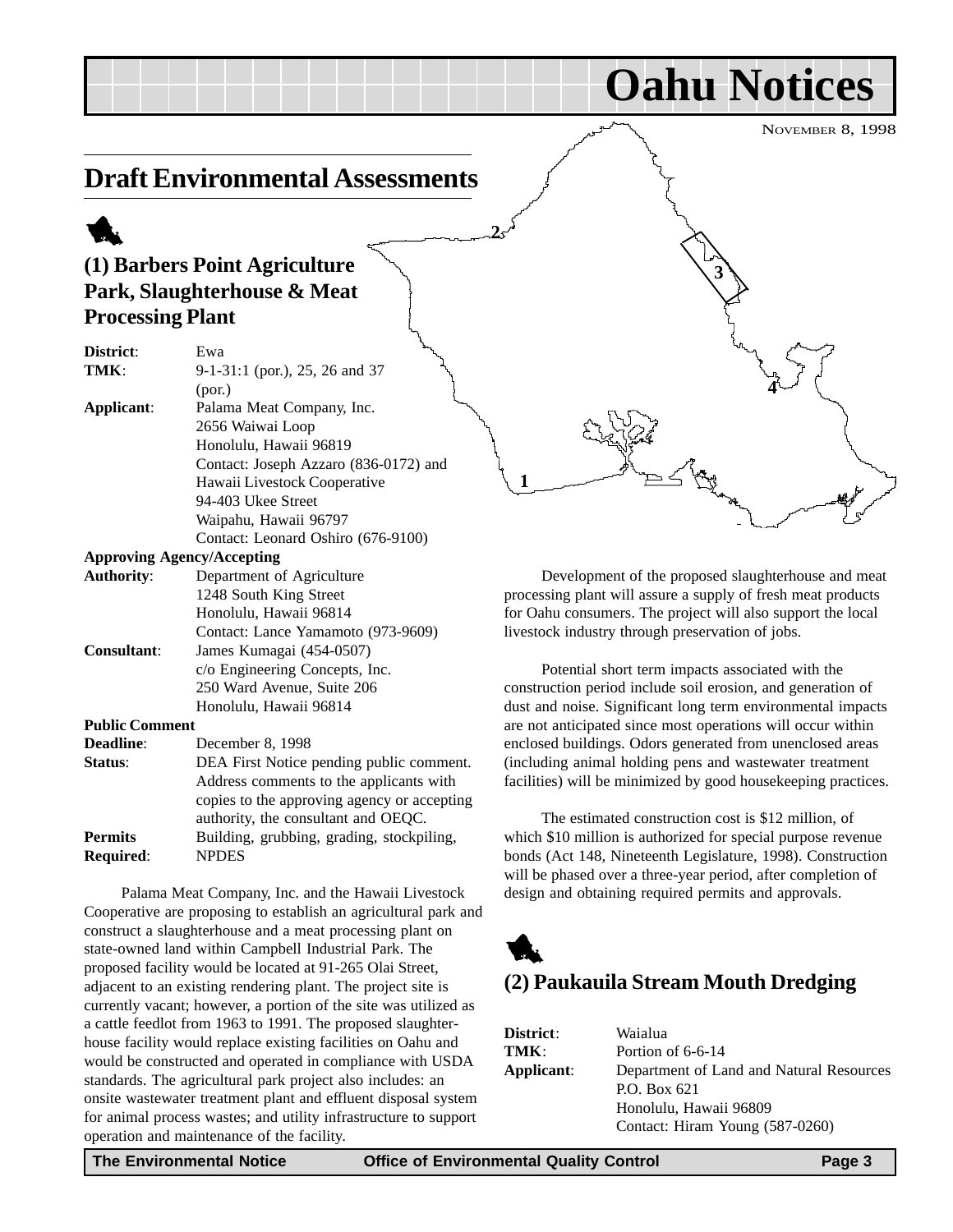# <span id="page-3-0"></span>**Oahu Notices**

NOVEMBER 8, 1998

#### **Approving Agency/Accepting**

| <b>Authority:</b>     | Same as above.                           |
|-----------------------|------------------------------------------|
| <b>Consultant:</b>    | Oceanit Laboratories, Inc.               |
|                       | 1100 Alakea Street, 31st Floor           |
|                       | Honolulu, Hawaii 96813                   |
|                       | Contact: Ian Wasnich (531-3017)          |
| <b>Public Comment</b> |                                          |
| Deadline:             | December 8, 1998                         |
| Status:               | DEA First Notice pending public comment. |
|                       | Address comments to the applicant with   |
|                       | copies to the consultant and OEQC.       |
| <b>Permits</b>        | SMA, possible CDUP (property being)      |
| <b>Required:</b>      | reviewed by LUC to determine if it is in |
|                       | conservation district)                   |
|                       |                                          |

The State of Hawaii Department of Land and Natural Resources (DLNR), Land Division, plans to perform maintenance dredging in the lower reaches of Paukauila Stream in Waialua, Oahu. The area of Paukauila Stream between the Haleiwa Road Bridge and the Cane Haul Road Bridge is silted with sand and mud, which restricts the discharge of flood waters from the drainage area. The purpose of the project is to reduce the probability of upstream flood hazard and involves dredging and removing approximately 3,870 cubic yards of accumulated sand, silt, and debris from the stream bed. The dredge area is 1,100 feet long and the proposed channel is 2.5 feet deep, 50 feet wide at the bottom with side slopes of 1 vertical to 5 horizontal. The maintenance dredging will be accomplished using heavy equipment. Construction-related impacts will include short-term impacts to stream water quality that will be minimized utilizing appropriate mitigation measures including a best management practices plan and a water quality monitoring plan. There are no significant long-term or cumulative negative impacts anticipated from the proposed project. The proposed dredging will temporarily increase the hydraulic capacity of the stream, which will result in significant net positive impacts for residents who are impacted by the flooding.



## **(3) Kamehameha Highway Transmission Mains from Punaluu to Kualoa Park**

| <b>District:</b> | Koolauloa, Koolaupoko             |
|------------------|-----------------------------------|
| TMK:             | $4-9$ ; 5-1; 5-2; 5-3             |
| Applicant:       | City and County of Honolulu       |
|                  | Board of Water Supply             |
|                  | 630 South Beretania Street        |
|                  | Honolulu, Hawaii 96843            |
|                  | Contact: Barry Usagawa (527-5235) |

#### **Approving Agency/Accepting Authority**: City and County of Honolulu Board of Water Supply 630 South Beretania Street Honolulu, Hawaii 96843 Contact: Cliff Jamile (527-6180) **Consultant**: George Yuen & Associates, Inc. 100 North Beretania Street, Suite 303 Honolulu, Hawaii 96817 Contact: George Yuen (536-0081) **Public Comment Deadline**: December 8, 1998 **Status**: DEA First Notice pending public comment. Address comments to the applicant with copies to the approving agency or accepting authority, the consultant and OEQC. **Permits** NPDES, ROW, CZM consistency; **Required**: possibly SMA, SCAP, CDUP, & sec. 401

permits

The City and County of Honolulu Board of Water Supply (BWS) proposes to install 36-inch and 30-inch diameter transmission mains along the Kamehameha Highway right-of-way from the junction of Haleaha Road in Punaluu to Kualoa Park. The 36-inch pipeline portion is approximately 13,000 linear feet and begins at the junction of Haleaha Road and ends at Kahana Beach Park. The 30-inch pipeline portion is approximately 30,000 linear feet and begins at Kahana Beach Park and ends at Kualoa Park. Construction will be implemented in various phases beginning in the year 1999-2000. The proposed project provides a parallel transmission main for reliability of service in case the existing transmission main along Kamehameha Highway requires servicing. The Windward 272' Low Service System is the highest pressure water system on Oahu. The high pressure and salt water environment of the existing single line transmission main along Kamehameha Highway have drawn concerns on the severity of main breaks and its associated disruptions of water service. When high pressure mains break, the water damage can be severe and repairs can take longer. The lack of sufficient source and storage in the Kaneohe and Kailua areas magnify the importance of a reliable water transmission system. The proposed transmission main project will therefore provide a parallel main along the existing transmission main alignment for reliability of service.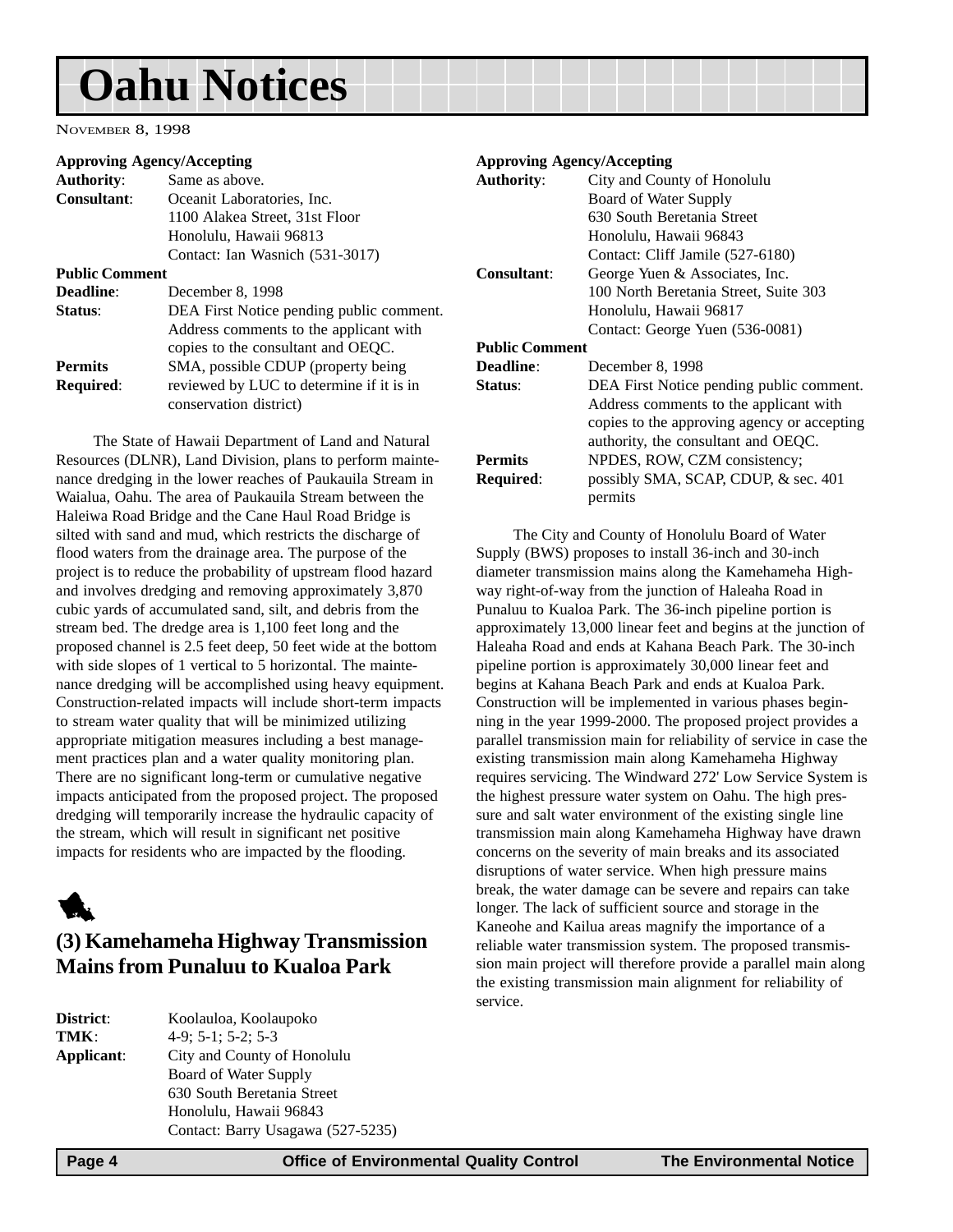## **Oahu Notices**

#### NOVEMBER 8, 1998

## <span id="page-4-0"></span>**Final Environmental Assessments/Findings of No Significant Impacts (FONSI)**



## **(4) Waikapoki Wastewater Pump Station Force Main Replacement**

| District:          | Koolaupoko                            |
|--------------------|---------------------------------------|
| TMK:               | $4 - 5 - 03:11$                       |
| Applicant:         | City and County of Honolulu           |
|                    | Department of Design and Construction |
|                    | 650 South King Street                 |
|                    | Honolulu, Hawaii 96813                |
|                    | Contact: Tina Ono (523-4067)          |
|                    | <b>Approving Agency/Accepting</b>     |
| <b>Authority:</b>  | Same as above.                        |
| <b>Consultant:</b> | Hawaii Pacific Engineers, Inc.        |
|                    | 1132 Bishop Street, Suite 1003        |
|                    | Honolulu, Hawaii 96813                |
|                    | Contact: Roy Abe (524-3771)           |
|                    |                                       |

**Public Challenge**

| <b>Deadline:</b> | December 8, 1998                       |
|------------------|----------------------------------------|
| Status:          | FEA/FONSI issued, project may proceed. |
| <b>Permits</b>   | Building, SMA, NPDES, community noise, |
| <b>Required:</b> | flood hazard certification             |
|                  |                                        |

The City and County of Honolulu Department of Design and Construction (formerly Department of Wastewater Management) proposes to replace the Waikapoki Wastewater Pump Station (WWPS) force main that services the southwest area of Kaneohe Bay. The 33-year old force main (i.e., pressure sewer line) has experienced several breaks in the past and replacement of the line is required to reduce the potential of wastewater spills. Construction of a completely new 1,700 feet long replacement force main and sewer is proposed.

Approximately 800 linear feet of the new 12-inch diameter force main will be built adjacent to the existing force main in easements located in the Kauhale Beach Cove townhouse development (TMK: 4-5-03:02) and land owned by the Sacred Hearts Academy (TMK: 4-5-03:07). Approximately 600 linear feet of the new force main and 300 linear

feet of new 18-inch diameter sewer line will be located within Wailele Road and William Henry Road. The new line will discharge to the existing 36-inch trunk sewer near the intersection of William Henry Road and Kailiwai Place.

The new force main and sewer, although nearly double the length of the existing line, will offer improved accessibility for maintenance and repairs, minimize new easements within private residential property, and divert flow from existing sewers with limited capacity. Conventional open trench construction methods are expected to be utilized. Anticipated adverse environmental impacts are limited primarily to short-term disruptions associated with the construction activities.

The estimated construction cost for the project is \$900,000. Construction is scheduled to begin in late 1999 and is anticipated to be completed within a six-month period.

## **Previously Published Projects Pending Public Comments**

### **Draft Environmental Assessments**

#### 1 **Kawai Nui Marsh Management Plan**

| Applicant:            | Department of Land and Natural Resources |
|-----------------------|------------------------------------------|
|                       | Land Division                            |
|                       | 1151 Punchbowl Street, Room 220          |
|                       | Honolulu, Hawaii 96813                   |
|                       | Contact: Tom Eisen/Lauren Tanaka (587-   |
|                       | 0386/587-0385)                           |
|                       | <b>Approving Agency/Accepting</b>        |
| Authority:            | Same as above.                           |
| <b>Public Comment</b> |                                          |
| <b>Deadline:</b>      | Comment deadline extended to November    |
|                       | 23, 1998                                 |
|                       | <b>K</b> Kalama Beach Park Improvements  |
| Applicant:            | City and County of Honolulu              |
|                       | Department of Design                     |

Department of Design 650 South King Street Honolulu, Hawaii 96813 Contact: Carl Braun (523-4799) **Approving Agency/Accepting Authority**: Same as above. **Public Comment Deadline**: November 23, 1998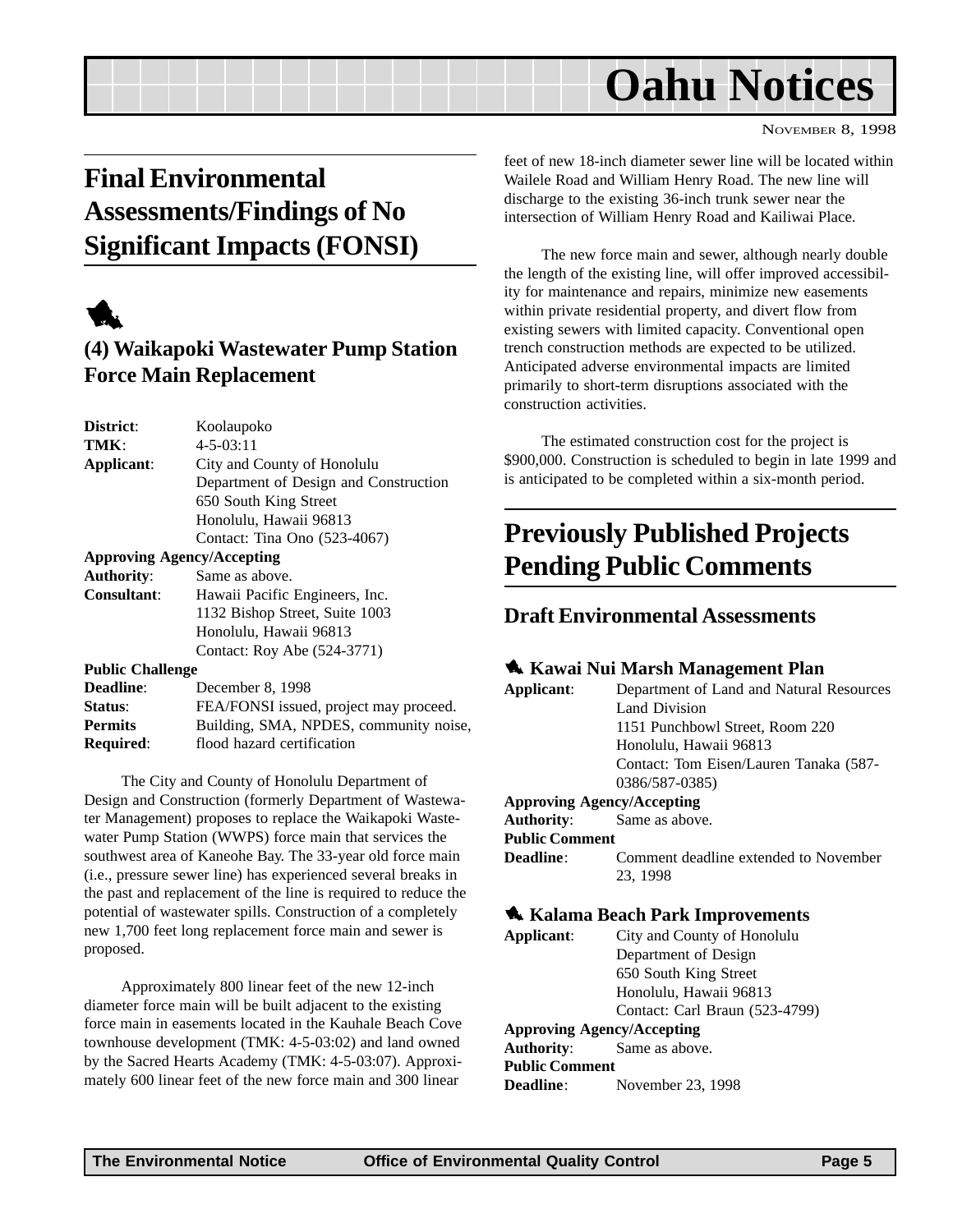# <span id="page-5-0"></span>**Oahu Notices**

NOVEMBER 8, 1998

#### $\triangle$  **Manana Development Spine Road**

**Applicant**: City and County of Honolulu Department of Design and Construction 650 South King Street, 15th Floor Honolulu, Hawaii 96813 Contact: Robert Sarae (523-4071) **Approving Agency/Accepting Authority**: Same as above. **Public Comment Deadline**: November 23, 1998

### **Draft Environmental Impact Statements**

#### 1 **Pua'ena Campgrounds (Special Management**

| Area)                 |                                          |
|-----------------------|------------------------------------------|
| Applicant:            | Campers Villages, LLC                    |
|                       | c/o Maho Bay Camps, Inc.                 |
|                       | 17A East 73rd Street                     |
|                       | New York, New York 10021                 |
|                       | Contact: Stanley Selengut (212-472-9453) |
|                       | <b>Approving Agency/Accepting</b>        |
| <b>Authority:</b>     | City and County of Honolulu              |
|                       | Department of Planning and Permitting    |
|                       | 650 South King Street, 7th Floor         |
|                       | Honolulu, Hawaii 96813                   |
|                       | Contact: Sharon Nishiura (527-5028)      |
| <b>Public Commont</b> |                                          |

**Public Comment Deadline**: December 7, 1998

### **Final Environmental Impact Statements**

#### 1 **Honolulu Block J Redevelopment Project**

| Applicant:        | City and County of Honolulu             |
|-------------------|-----------------------------------------|
|                   | Department of Community Services        |
|                   | 715 South King Street, Suite 311        |
|                   | Honolulu, Hawaii 96813                  |
|                   | Contact: Keith Ishida (527-5092)        |
|                   | <b>Approving Agency/Accepting</b>       |
| <b>Authority:</b> | City and County of Honolulu             |
|                   | Planning Department                     |
|                   | 650 South King Street                   |
|                   | Honolulu, Hawaii 96813                  |
|                   | Contact: Patrick Onishi (523-4713)      |
| Status:           | FEIS currently being reviewed by the    |
|                   | Planning Department, City and County of |
|                   | Honolulu.                               |

#### 1 **Waipio Peninsula Soccer Park**

| Applicant:        | City and County of Honolulu           |
|-------------------|---------------------------------------|
|                   | Department of Design and Construction |
|                   | 650 South King Street, 2nd Floor      |
|                   | Honolulu, Hawaii 96813                |
|                   | Contact: Randall Fujiki (523-4564)    |
|                   | <b>Approving Agency/Accepting</b>     |
| <b>Authority:</b> | Mayor, City and County of Honolulu    |
|                   | 530 South King Street, Room 300       |
|                   | Honolulu, Hawaii 96813                |
| Status:           | FEIS currently being reviewed by the  |
|                   | Mayor, City and County of Honolulu.   |

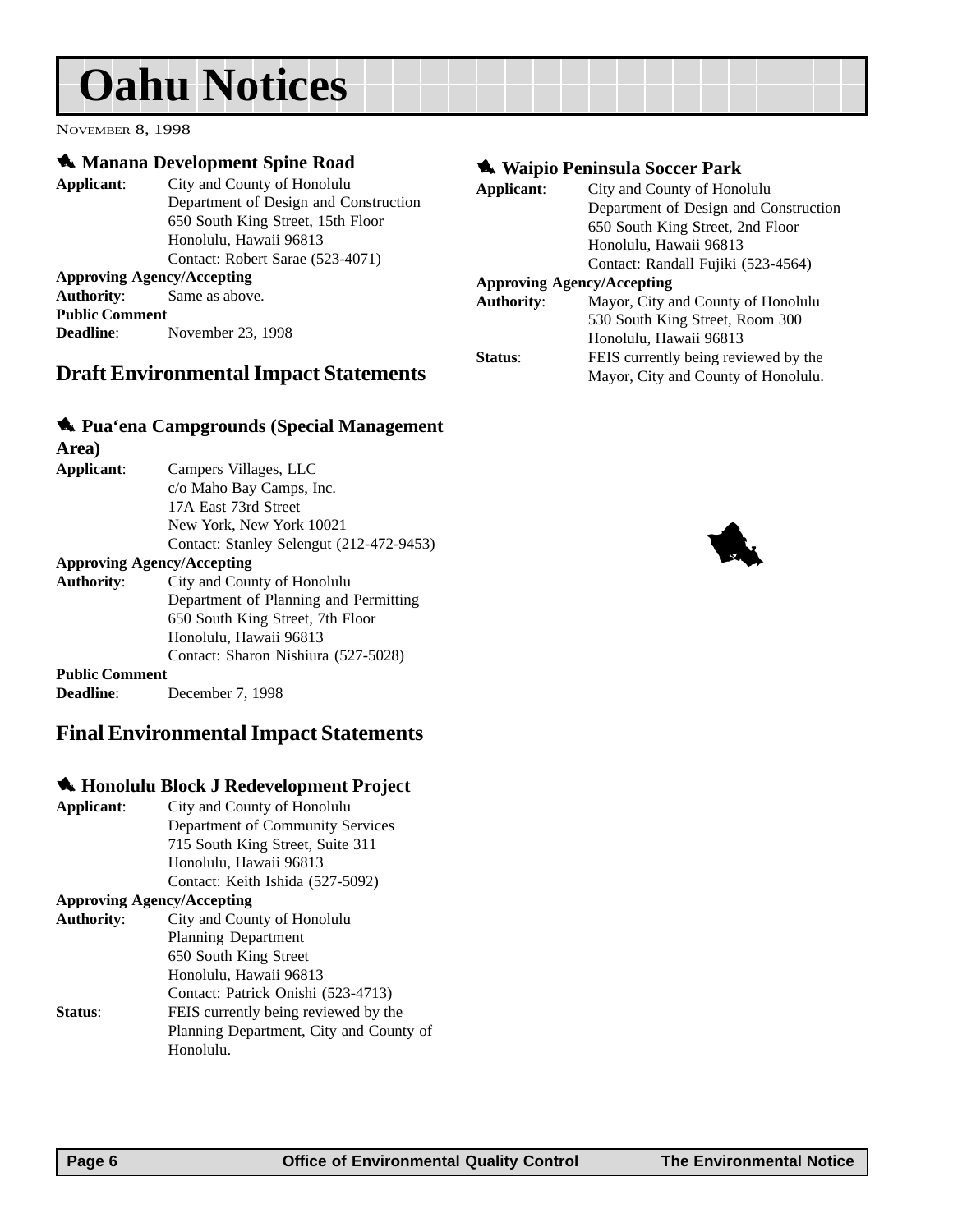## **Maui Notices**

November 8, 1998

<span id="page-6-0"></span>

The proposed project will involve the development of a light industrial subdivision and associated infrastructure improvements. The proposed subdivision will consist of approximately 19 lots ranging in size from approximately 13,864 square feet to 2.8 acres. Subdivision improvements will be developed in accordance with applicable regulatory design and construction standards, with water and wastewater system improvements proposed to connect to the existing county systems.

**Permits** LUD boundary amendment, community **Required**: plan amendment, change in zoning, construction permits

Wailuku Agribusiness Company, Inc. (WACI) is proposing to develop a light industrial subdivision in Waikapu, Maui, Hawaii consisting of approximately 19 lots. The project site includes WACI's office, storage, dormitory, and maintenance buildings, as well as Brewer Environmental Industries (BEI) administrative, commercial, and warehouse facility. The remainder of the site is undeveloped and is predominantly vegetated with introduced grass species, as well as lowlying weeds and shrubs, kiawe, and koa haole. With the termination of pineapple cultivation activities in November 1995, the WACI office building and BEI's facility are the only structures which are currently being utilized.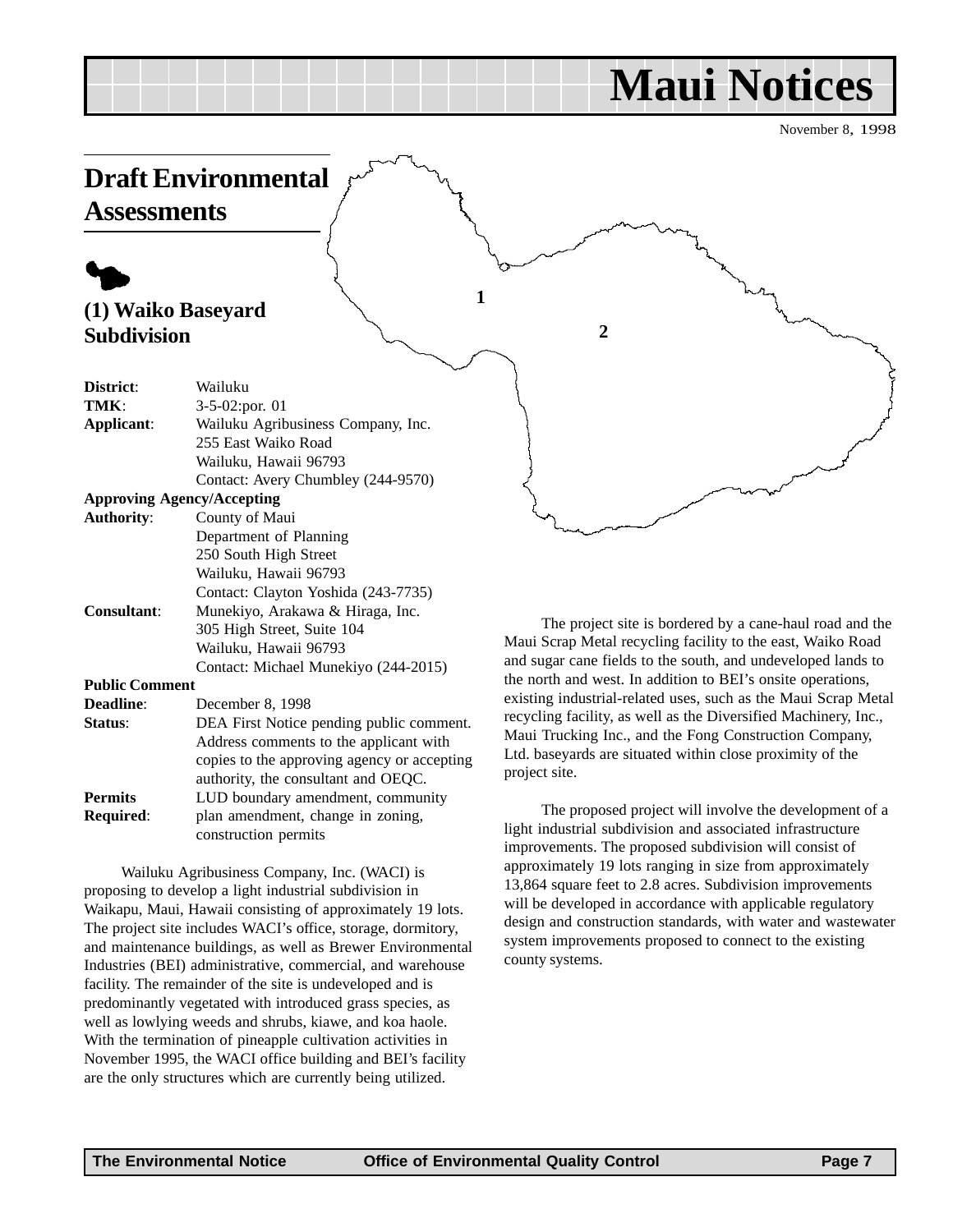# <span id="page-7-0"></span>**Maui Notices**

November 8, 1998

## **Final Environmental Assessments/Findings of No Significant Impacts (FONSI)**



## **(2) Pulehu Road Improvements**

| District:                         | Makawao                                |  |
|-----------------------------------|----------------------------------------|--|
| TMK:                              | $2 - 3 - 2$ and $2 - 5 - 1$            |  |
| Applicant:                        | County of Maui                         |  |
|                                   | Department of Public Works & Waste     |  |
|                                   | Management                             |  |
|                                   | 200 South High Street                  |  |
|                                   | Wailuku, Hawaii 96793                  |  |
|                                   | Contact: Charlene Shibuya (243-7437)   |  |
| <b>Approving Agency/Accepting</b> |                                        |  |
| <b>Authority:</b>                 | Same as above.                         |  |
| <b>Consultant:</b>                | C. Takumi Engineering, Inc.            |  |
|                                   | 18 Central Avenue                      |  |
|                                   | Wailuku, Hawaii 96793                  |  |
|                                   | Contact: Carl Takumi (249-0411)        |  |
| <b>Public Challenge</b>           |                                        |  |
| Deadline:                         | December 8, 1998                       |  |
| Status:                           | FEA/FONSI issued, project may proceed. |  |
| <b>Permits</b>                    |                                        |  |
| Required:                         | NPDES, grading, ROW                    |  |
|                                   |                                        |  |

The proposed project is located in Omaopio, Maui, Hawaii. The Pulehu Road Improvements, extending from Omaopio Road to Holopuni Road, will include widening the existing road, improving drainage, and improving sight distances. The proposed project will improve hazardous driving conditions existing as a result of a narrow roadway, poor drainage, and limited sight distances.

The project is located on the western slopes of Haleakala in Maui, Hawaii. The new roadway will be constructed over the existing Pulehu Road from Omaopio Road to Holopuni road. The location of the existing roadway is within the Puu O Kali Quadrangle.

The project involves improvements within the existing road right-of-way along the four-mile section of Pulehu Road from Omaopio Road to Holopuni Road, for a comfortable two-lane (24-foot wide lanes + 3-foot wide shoulders where practical) roadway. The project will include road widening

and paved shoulders, minimal drainage improvements (small culverts where practical and paved shoulder swales with "turn-outs" into natural drainage ways), warning and regulatory signs, guardrails, and other related work.

The project consists mainly of road widening and will be constructed over the existing roadway, Pulehu Road, owned by the County of Maui. The project route is through county-owned lands and is surrounded by privately-owned lands. The land uses surrounding the project site are agricultural, consisting of sugar cane fields, pineapple fields, pastureland, and Kula Agricultural Park. Vegetation along the roadway consists mainly of haole koa, kiawe, cactus, and grasses.

## **Previously Published Projects Pending Public Comments**

### **Draft Environmental Assessments**

#### 3 **Haleakala Broadcast Facility**

| Applicant:            | University of Hawaii                     |  |
|-----------------------|------------------------------------------|--|
|                       | Institute for Astronomy                  |  |
|                       | 2680 Woodlawn Drive                      |  |
|                       | Honolulu, Hawaii 96822                   |  |
|                       | Contact: Mike Maberry (878-1215)         |  |
|                       | <b>Approving Agency/Accepting</b>        |  |
|                       | <b>Authority:</b> Same as above.         |  |
| <b>Public Comment</b> |                                          |  |
| Deadline:             | Comment deadline has been extended until |  |
|                       | November 30, 1998.                       |  |
|                       |                                          |  |

#### 3 **Kaho'olawe Island Reserve Commission Administrative Building, Storage Facility & Plant Nursery**

| Kaho'olawe Island Reserve Commission     |
|------------------------------------------|
| 33 South King Street, Room 501           |
| Honolulu, Hawaii 96813                   |
| Contact: R. Keoni Fairbanks (586-0761)   |
| <b>Approving Agency/Accepting</b>        |
| Department of Land and Natural Resources |
| Land Division                            |
| P.O. Box 621                             |
| Honolulu, Hawaii 96809                   |
| Contact: Sam Lemo (587-0381)             |
| <b>Public Comment</b>                    |
|                                          |

**Deadline**: November 23, 1998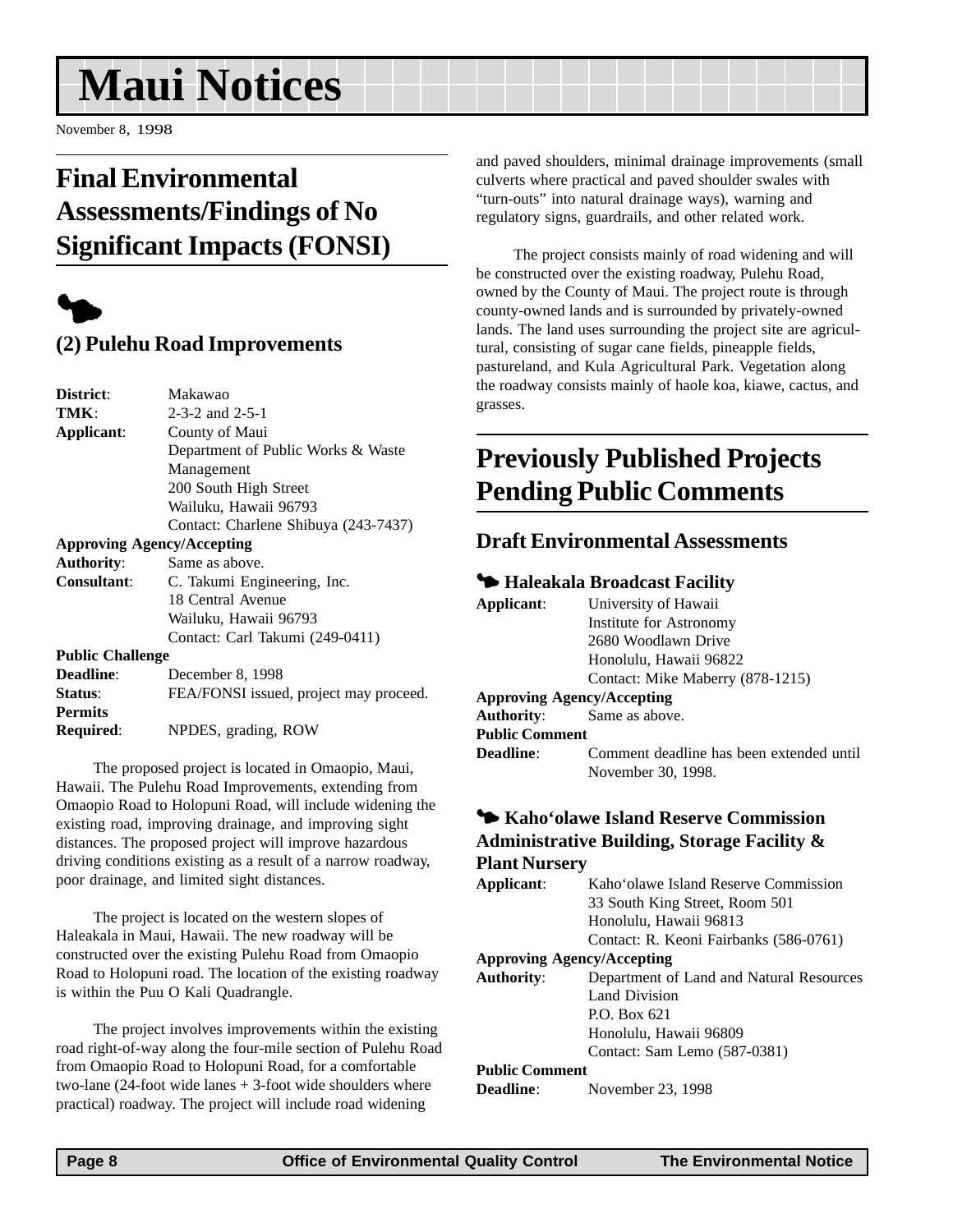

November 8, 1998

#### $\blacktriangleright$  **Marquard Family Subdivision**

**Applicant**: Michael Marquard c/o Brumbaugh and Jenkins 2065 Main Street, Suite 101 Wailuku, Hawaii 96793-1693 Contact: Brian Jenkins (242-5545)

#### **Approving Agency/Accepting**

**Authority**: Department of Land and Natural Resources Land Division 1151 Punchbowl St., Room 220 Honolulu, Hawaii 96813 Contact: Tom Eisen (587-0386) **Public Comment**

**1**

**Deadline**: November 23, 1998



## **Molokai Notices**

## **Draft Environmental Assessments**

## 2 **(1) Molokai Airport Master Plan, Phase I Improvements**

| District:                         | Molokai                                  |
|-----------------------------------|------------------------------------------|
| TMK:                              | 5-2-04:8, 82, 83, 84 (DOT) and           |
|                                   | 5-2-04:101, 102, 103 (DHHL)              |
| Applicant:                        | Department of Transportation             |
|                                   | <b>Airports Division</b>                 |
|                                   | 400 Rodgers Boulevard, Suite 700         |
|                                   | Honolulu, Hawaii 96819                   |
|                                   | Contact: Jerry Matsuda (838-8600)        |
| <b>Approving Agency/Accepting</b> |                                          |
| <b>Authority:</b>                 | Same as above.                           |
| Consultant:                       | Engineering Concepts, Inc.               |
|                                   | 250 Ward Avenue, Suite 206               |
|                                   | Honolulu, Hawaii 96814                   |
|                                   | Contact: Wade Kagawa (591-8820)          |
| <b>Public Comment</b>             |                                          |
| <b>Deadline:</b>                  | December 8, 1998                         |
| Status:                           | DEA First Notice pending public comment. |
|                                   | Address comments to the applicant with   |
|                                   | copies to the consultant and OEQC.       |

The State of Hawaii, Department of Transportation, Airports Division (DOT-A) is proposing a project which

involves the excavation of approximately 360,000 cubic yards of the terrain to the northeast of Runway 5-23. The excavation will eliminate the existing 593 foot displaced threshold on Runway 23 and enable the entire 4,494-foot runway length to be available for aircraft landing and taking off on Runway 5-23 in both directions. The excavation area impacts three Department of Hawaiian Home Lands lots. The DOT-A will negotiate an agreement with the Department of Hawaiian Home Lands and their homestead tenants to obtain the affected land.

The intersection of Keonelele Avenue and Mokulele Avenue and their approach roadway segments are to be reconstructed to lower their pavement elevation. Also, near the end of Runway 23, the drainage system's box culvert is to be extended and the drainage swale alongside Runway 23 is to be realigned further away from the runway.

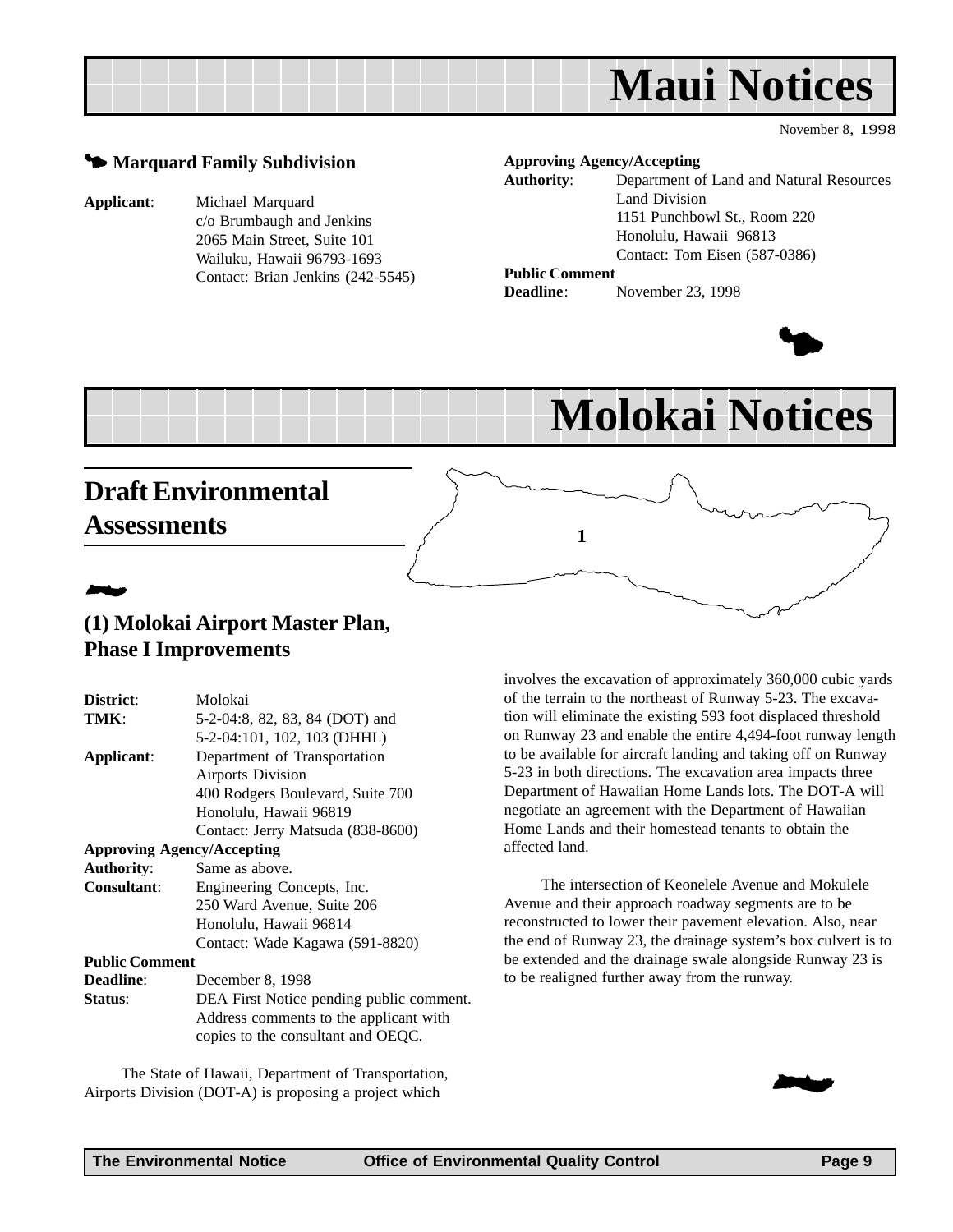# <span id="page-9-0"></span>**Hawaii Notices**

NOVEMBER 8, 1998

## **Draft Environmental**

## **Assessments**

## $\blacktriangleright$ **(1) Hilo Bayfront Park Restroom Facilities**

| District:             | South Hilo                               |
|-----------------------|------------------------------------------|
| TMK:                  | $2-2-02:35$ ; $2-2-11:01$                |
| Applicant:            | County of Hawaii                         |
|                       | Department of Parks and Recreation       |
|                       | 25 Aupuni Street                         |
|                       | Hilo, Hawaii 96720                       |
|                       | Contact: Glen Miyao (961-8311)           |
|                       | <b>Approving Agency/Accepting</b>        |
| Authority:            | Same as above.                           |
| <b>Consultant:</b>    | Ron Terry (982-5831)                     |
|                       | HC 2 Box 9575                            |
|                       | Keaau, Hawaii 96749                      |
| <b>Public Comment</b> |                                          |
| <b>Deadline:</b>      | December 8, 1998                         |
| Status:               | DEA First Notice pending public comment. |
|                       | Address comments to the applicant with   |
|                       | copies to the consultant and OEQC.       |
| <b>Permits</b>        | SMA, grading, building, Hawaii Redevelop |

**Required**: ment Agency approval

The project consists of two components. The County of Hawaii plans to expand the existing restroom facility near the Canoe Landing area, makai of the Bayfront Highway, which is called the Hilo Bayfront Beach Park restroom. The County would also build a new restroom facility at the end of Kumu Street on the mauka side of Waiolama Canal. These restrooms would serve the large number of people who use these popular areas for canoe paddling and soccer. The facilities would promote public health and safety by providing adequate and accessible sanitary facilities in areas now serviced by inadequate permanent and portable facilities, which presently do not conform to current Americans with Disabilities Act (ADA) design standards.

## $\blacktriangleright$

## **(2) Hoolulu Park Complex Additional Parking and Acquisition of State Land**

| District: | South 1      |
|-----------|--------------|
| TMK:      | $2 - 2 - 33$ |

**Hilo 13** and 14



| Applicant:                        | County of Hawaii                            |
|-----------------------------------|---------------------------------------------|
|                                   | Office of the Mayor                         |
|                                   | 25 Aupuni Street, Room 215                  |
|                                   | Hilo, Hawaii 96720                          |
|                                   | Contact: Glenn Taguchi (961-8211)           |
| <b>Approving Agency/Accepting</b> |                                             |
| <b>Authority:</b>                 | Department of Land and Natural Resources    |
|                                   | 1151 Punchbowl Street                       |
|                                   | Honolulu, Hawaii 96813                      |
|                                   | Contact: Charlene Unoki (974-6203)          |
|                                   | Hawaii District Land Agent                  |
| <b>Public Comment</b>             |                                             |
| <b>Deadline:</b>                  | December 8, 1998                            |
| Status:                           | DEA First Notice pending public comment.    |
|                                   | Address comments to the applicant with      |
|                                   | copies to the approving agency or accepting |
|                                   | authority and OEQC.                         |
| <b>Permits</b>                    | UIC, SMA, plan approval, wetlands deter-    |
| <b>Required:</b>                  | mination, noise, grading                    |
|                                   |                                             |

The County of Hawaii is proposing to acquire, by Governor's Executive Order, 124,000 square feet, more or less, of government land and construct additional parking for the Hoolulu Park Complex.

After acquisition of the lands and upon securing of the required funding, the project site shall be cleared and graded in compliance with Chapter 10, Erosion and Sediment Control, Hawaii County Code. All rubble, rubbish and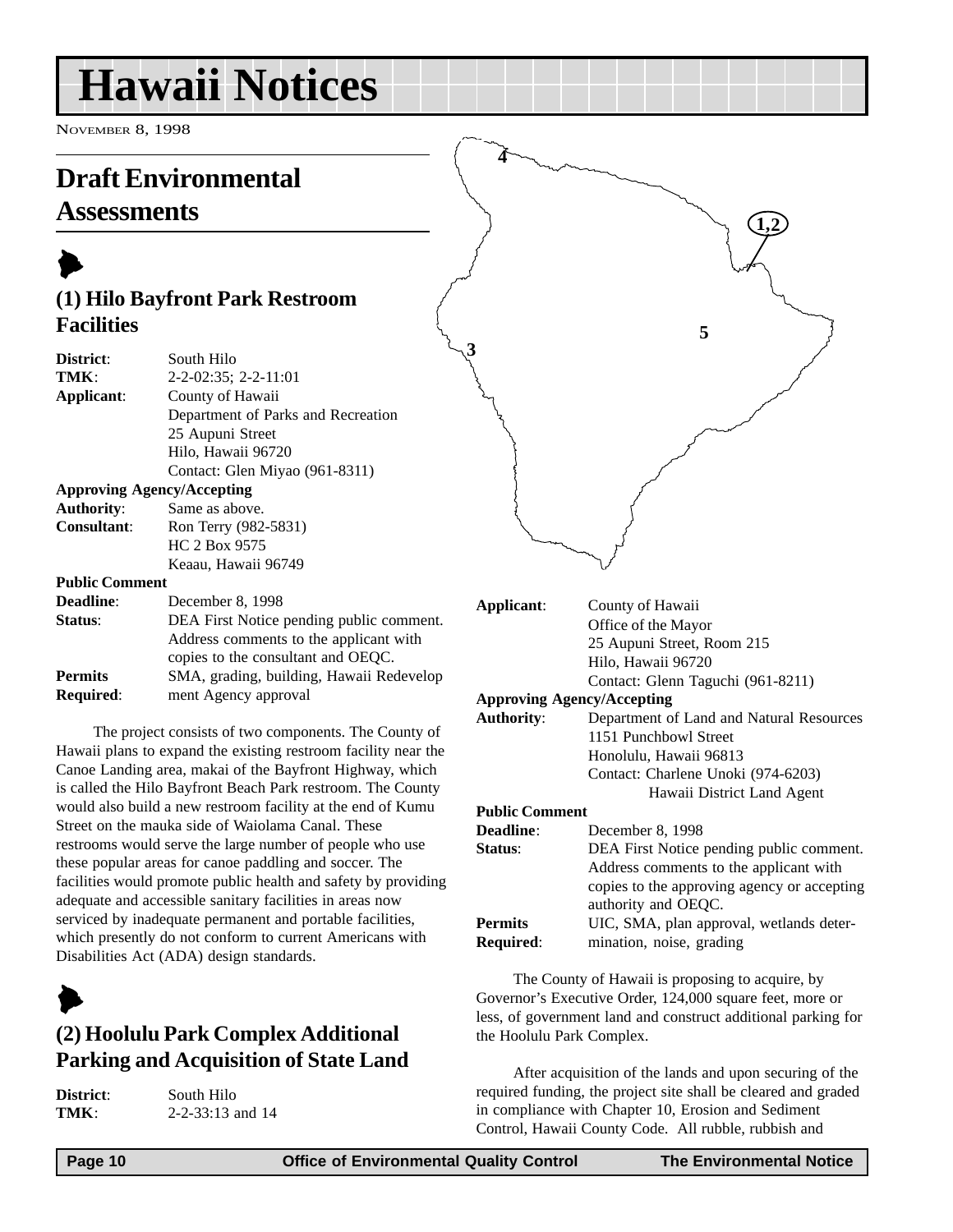<span id="page-10-0"></span>

NOVEMBER 8, 1998

construction waste shall be disposed of at an approved sanitary landfill site. Fill material shall be imported in accordance with the final grading plans.

Subject to funding, the project site shall be paved and striped as specified. Security measures such as signage, gates, lights, fences, etc., together with a landscaping plan and a plan for off-site improvements such as sidewalks, off-site drainage, etc., shall be incorporated into the project design, as appropriate.

Design and construction of the proposed project shall conform to all applicable laws, ordinances, etc., of the Federal, State and County of Hawaii governments, including the Americans with Disabilities Act.

## $\blacktriangleright$

## **(3) Huggo's Building Expansion and Offsite Improvements**

| District:                         | North Kona                                  |
|-----------------------------------|---------------------------------------------|
| TMK:                              | 7-5-9:14, 15, 17 and 18                     |
| Applicant:                        | Olu Kai Ltd.                                |
|                                   | 75-5828 Kahakai Road                        |
|                                   | Kailua-Kona, Hawaii 96740                   |
|                                   | Contact: Eric Von Platen Luder              |
| <b>Approving Agency/Accepting</b> |                                             |
| <b>Authority:</b>                 | County of Hawaii, Planning Department       |
|                                   | 25 Aupuni Street, Room 109                  |
|                                   | Hilo, Hawaii 96720                          |
|                                   | Contact: Phyllis Fujimoto or Alice Kawaha   |
|                                   | $(961 - 8288)$                              |
| <b>Consultant:</b>                | Alanui Enterprises                          |
|                                   | P.O. Box 390628                             |
|                                   | Kailua-Kona, Hawaii 96739                   |
|                                   | Contact: Ted Baldau (329-6225)              |
| <b>Public Comment</b>             |                                             |
| Deadline:                         | December 8, 1998                            |
| Status:                           | DEA First Notice pending public comment.    |
|                                   | Address comments to the applicant with      |
|                                   | copies to the approving agency or accepting |
|                                   | authority, the consultant and OEQC.         |
| <b>Permits</b>                    | Shoreline setback variance, SMA use         |
| Required:                         | permit, DA Sec. 10, ROW, grading,           |
|                                   | building, yard setback variance             |
|                                   |                                             |

This project site encompasses an area of approximately 32,829 square feet and is located on the oceanfront in Kailua-Kona approximately one-half mile south of the Kailua Pier. As a portion of the project lies within the shoreline setback area, a Shoreline Setback Variance is required from the

Planning Commission. The submittal of a Special Management Area (SMA) Use Permit Assessment Application to the Planning Department is also required.

The applicant proposes to construct a second and third story to the existing single story Huggo's restaurant building. The expanded structure will add approximately 9,000 square feet for additional restaurant space as well as commercial, office and retail space to the existing 4,100 square foot restaurant. No part of the proposed project will make contact with the ground makai of the certified shoreline. The existing structure, constructed in the late 1960's, extends up to 18 feet beyond the current certified shoreline. The proposed additions extend as much as 12 feet beyond the certified shoreline. The proposed seaward extension beyond the existing structure varies from as little as 2 feet to as much as 10 feet.

Off-site improvements include the addition of 25 parking stalls on three parcels across Kahakai Road from the restaurant, the extension of the shore-side promenade from the intersection of Kahakai Road and Alii Drive south to the grounds of the Royal Kona Resort and provision of 16 to 22 feet of pavement on the sections of Kahakai Road fronting the restaurant parcel. The shore-side promenade extension of approximately 340 feet would be built to ADA standards.

## **Final Environmental Assessments/Findings of No Significant Impacts (FONSI)**

## $\blacktriangleright$

## **(4) Makapala Exploratory Well No. 1**

| District:                         | North Kohala                           |  |
|-----------------------------------|----------------------------------------|--|
| TMK:                              | 5-2-05:10 and 5-2-05:01                |  |
| Applicant:                        | County of Hawaii                       |  |
|                                   | Department of Water Supply             |  |
|                                   | 25 Aupuni Street                       |  |
|                                   | Hilo, Hawaii 96720                     |  |
|                                   | Contact: Glenn Ahuna (961-8660)        |  |
| <b>Approving Agency/Accepting</b> |                                        |  |
| <b>Authority:</b>                 | Same as above.                         |  |
| Consultant:                       | Waimea Water Services, Inc.            |  |
|                                   | P.O. Box 326                           |  |
|                                   | Kamuela, Hawaii 96743                  |  |
|                                   | Contact: John Stubbart (885-5941)      |  |
| <b>Public Challenge</b>           |                                        |  |
| <b>Deadline:</b>                  | December 8, 1998                       |  |
| Status:                           | FEA/FONSI issued, project may proceed. |  |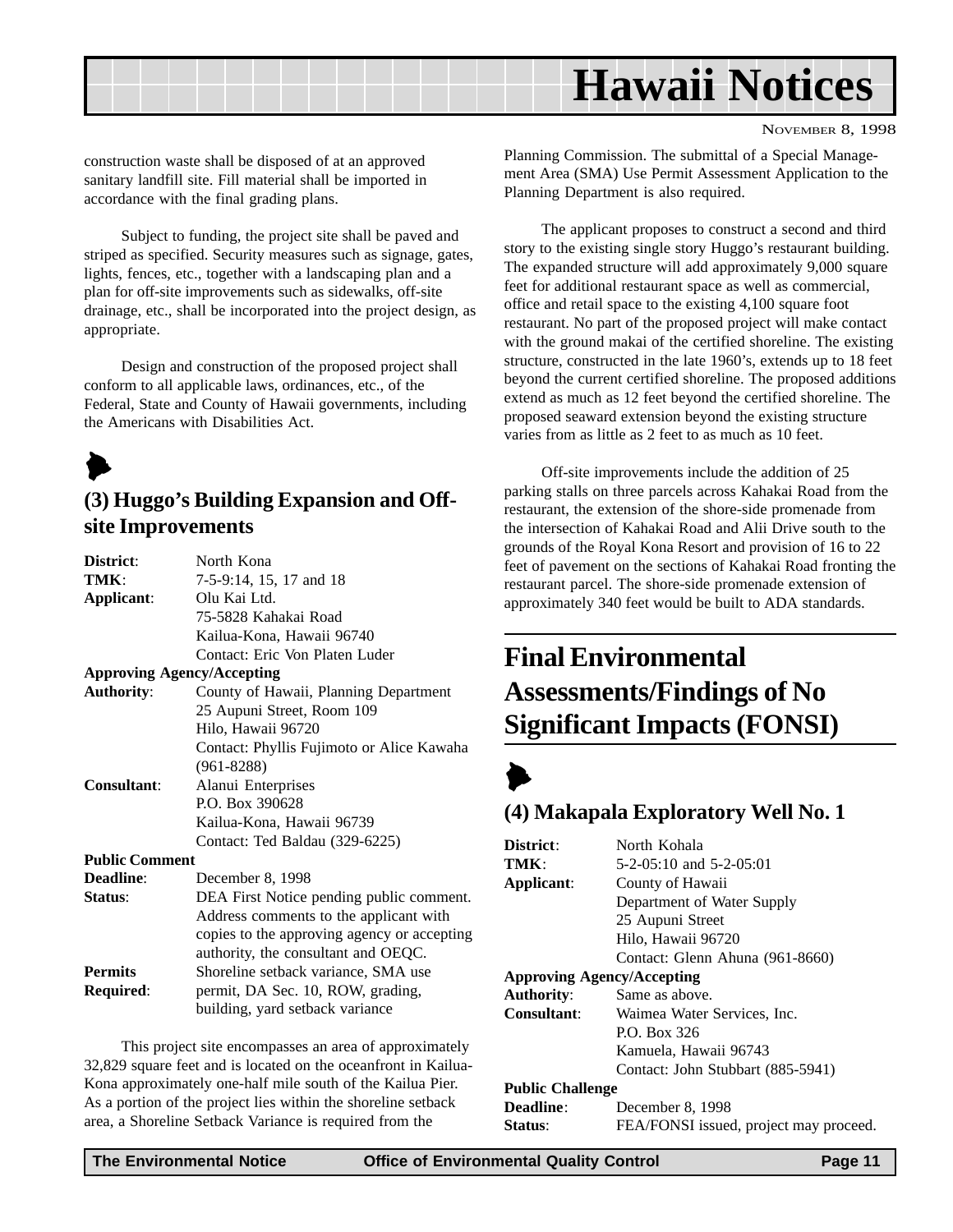## <span id="page-11-0"></span>**Hawaii Notices**

NOVEMBER 8, 1998

| <b>Permits</b>   | Well construction $&$ |  |
|------------------|-----------------------|--|
| <b>Required:</b> | permits               |  |

The Department of Water Supply (DWS), County of Hawaii proposes to drill an exploratory deep well in Makapala in the North Kohala District of the Big Island of Hawaii and to explore the groundwater for drinking water purposes. If the exploratory well proves to be productive, it will be out-fitted to a production well to provide water to the existing Makapala Water System now supplied by the Maulua (or Murphy #7145-02) tunnel, south (mauka) of the town of Makapala.

pump installation

## **Environmental Impact Statement Preparation Notices**

 $\blacktriangleright$ 

## **(5) New Hawaii Island Correctional Facility**

| District:                         | South Hilo                                              |  |
|-----------------------------------|---------------------------------------------------------|--|
| TMK:                              | $2-4-08$ : portion 1                                    |  |
| Applicant:                        | Department of Accounting and General<br><b>Services</b> |  |
|                                   | 1151 Punchbowl Street, Room 427                         |  |
|                                   | Honolulu, Hawaii 96813                                  |  |
|                                   | Contact: Eric Nishimoto (586-0468) and                  |  |
|                                   | Department of Public Safety                             |  |
|                                   | 919 Ala Moana Boulevard, Suite 400                      |  |
|                                   | Honolulu, Hawaii 96814                                  |  |
|                                   | Contact: Ted Sakai (587-1288)                           |  |
| <b>Approving Agency/Accepting</b> |                                                         |  |
| <b>Authority:</b>                 | Governor, State of Hawaii                               |  |
|                                   | c/o Office of Environmental Quality Control             |  |
|                                   | 235 South Beretania Street, Suite 702                   |  |
|                                   | Honolulu, Hawaii 96813                                  |  |
| Consultant:                       | Wilson Okamoto & Associates, Inc.                       |  |
|                                   | 1907 South Beretania Street, Suite 400                  |  |
|                                   | Honolulu, Hawaii 96826                                  |  |
|                                   | Contact: Earl Matsukawa (946-2277)                      |  |
| <b>Public Comment</b>             |                                                         |  |
| Deadline:                         | December 8, 1998                                        |  |
| Status:                           | EISPN First Notice pending public com-                  |  |
|                                   | ment. Address comments to the applicants                |  |
|                                   | with copies to the approving agency or                  |  |
|                                   | accepting authority, the consultant and                 |  |
|                                   | OEOC.                                                   |  |
|                                   |                                                         |  |

**Permits** CDUP or LUD boundary amendment, forest **Required:** reserve removal designation, well construction, wastewater treatment & disposal, NPDES, noise variance, air emissions, grading, building, electrical & plumbing permits

The State Department of Accounting and General Services (DAGS) and the State Public Safety Department (PSD) are proposing to develop the New Hawaii Island Correctional Facility, an approximately 2,300-bed mediumsecurity correctional facility at Kulani, South Hilo, County of Hawaii. The project site is located within the Upper Waiakea Forest Reserve and encompasses approximately 210 acres owned by the State of Hawaii. DAGS will be issuing a Request for Proposals (RFP) from design/build teams to design, construct and possibly finance the proposed facility. The proposed facility is based on a conceptual design reflecting the typical layout of a state-of-the-art medium-security facility as well as design requirements to be included in the RFP. The proposed project will include: medium-security cell modules, possible guard towers, administrative, visitation, health, food service, program spaces (treatment, education and work industries), maintenance, recreation, other support facilities, potable water system, wastewater collection and disposal system, and parking area. The facility will be up to two stories in height, except for the guard towers which may or may not be included in the selected design. In addition to a stringent interior security system, there will be an exterior security system which will include a perimeter fence surrounded by a clear buffer area around the facility. Improvements will also include the reconstruction of up to approximately 11.7 miles of Stainback Highway between Hawaii Belt Road and the project site.

The following studies will be conducted for the Draft EIS to determine the potential impacts and mitigation measures which may result from the proposed project: botanical survey, faunal survey, invertebrate survey, archaeological inventory survey, social impact assessment and issues analysis, cultural impact assessment, economic/fiscal impact assessment, volcanic hazard and seismic risk assessment, light pollution impact assessment, traffic study, and infrastructure assessment.

Construction of the project is anticipated to begin in mid-2000 and be completed two years thereafter. The project cost is estimated to range from \$150 to \$200 million.

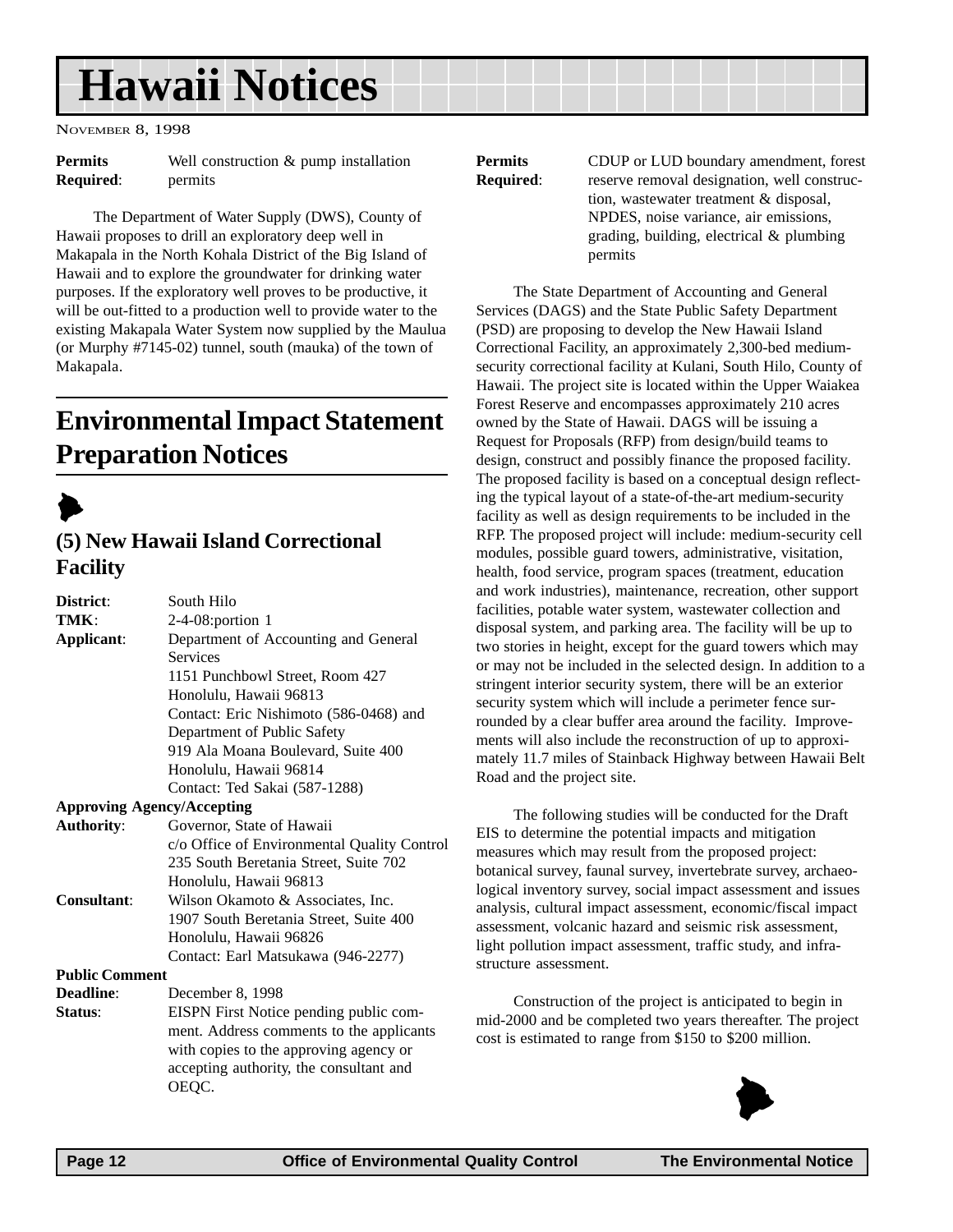## **Kauai Notices**

NOVEMBER 8, 1998

## <span id="page-12-0"></span>**Environmental Impact Statement Preparation Notices**

## $\bullet$

## **(1) Lihue Airport Master Plan**

| District:             | Lihue                                       |  |  |
|-----------------------|---------------------------------------------|--|--|
| TMK:                  | 3-5-01:5, 6, 8, 9, 109, 111, 158 and 3-     |  |  |
|                       | $7-02:1$                                    |  |  |
| Applicant:            | Department of Transportation                |  |  |
|                       | <b>Airports Division</b>                    |  |  |
|                       | 400 Rodgers Boulevard, Suite 700            |  |  |
|                       | Honolulu, Hawaii 96819                      |  |  |
|                       | Contact: Steve Takashima (838-8810)         |  |  |
|                       | <b>Approving Agency/Accepting</b>           |  |  |
| <b>Authority:</b>     | Governor, State of Hawaii                   |  |  |
|                       | c/o Office of Environmental Quality Control |  |  |
|                       | 235 South Beretania Street, Suite 702       |  |  |
|                       | Honolulu, Hawaii 96813                      |  |  |
| <b>Consultant:</b>    | Wilson Okamoto & Associates, Inc.           |  |  |
|                       | 1907 South Beretania Street, Suite 400      |  |  |
|                       | Honolulu, Hawaii 96826                      |  |  |
|                       | Contact: Earl Matsukawa (946-2277)          |  |  |
| <b>Public Comment</b> |                                             |  |  |
| Deadline:             | December 8, 1998                            |  |  |
| Status:               | EISPN First Notice pending public com-      |  |  |
|                       | ment. Address comments to the applicant     |  |  |
|                       | with copies to the approving agency or      |  |  |
|                       | accepting authority, the consultant and     |  |  |
|                       | OEQC.                                       |  |  |
| <b>Permits</b>        | FAA-Approval of Airport Layout Plan;        |  |  |
| Required:             | DOH-NPDES; DOT-Construction in ROW,         |  |  |
|                       | SMA, building permit                        |  |  |

The State of Hawaii Department of Transportation-Airports Division is reviewing and updating the October 1989 Lihue Airport Master Plan to identify future airport development needs. Based on forecast aviation demand projections for Lihue Airport and other anticipated facility requirements, the following recommended actions are proposed for Lihue Airport through year 2020.

1. Extension of Runway 17-35 from 6,500 feet to 8,500 feet initially, and ultimately to as long as 10,000 feet to accommodate take-offs and landings by wide-body aircraft with full passenger/cargo loads.

2. Strengthening of the existing Runway 17-35.

3. Expansion of the passenger terminal building, and aircraft parking apron area.

4. Expansion of the air cargo facility.



5. Provision of additional public parking stalls within the current parking area, and additional employee parking.

6. Acquisition of approximately 155 acres of land adjacent to and northwest of the airport to prevent incompatible developments and for future expansion of airport facilities.

7. Expansion of fuel storage facilities.

8. Various roadway realignments including the portion of Ahukini road north of the Kauai County Refuse Transfer Station.

A joint state and federal EIS will be prepared by SDOT and FAA. In addition, the EIS will provide an after-the-fact assessment of the Aircraft Rescue and Fire Fighting Facility, Air Cargo Building, and Commuter/Air Taxi Facility at Lihue Airport which were constructed without undergoing the environmental review process required by Chapter 343 HRS.

**PUBLIC SCOPING MEETINGS:** To facilitate receipt of comments, one (1) public scoping meeting and two (2) combined governmental agency and public scoping meetings will be held to solicit input from the public and various federal, state, county, and local agencies which have jurisdiction by law or have specific expertise with respect to any environmental impacts associated with the proposed projects. The first meeting will be held on Thursday, November 19, 1998, for governmental agencies and the public located on Kauai in the Kauai War Memorial Convention Hall at 2:00 p.m., HST. The second meeting will be held on Thursday, November 19, 1998, for the public at the Kauai War Memorial Convention Hall at 7:00 p.m., HST. The third meeting will be held on Monday, November 23, 1998, for governmental agencies and the public located on Oahu in the Hawaii Department of Transportation, Airports Division conference room at Honolulu International Airport Interisland Terminal at 9:00 a.m., HST.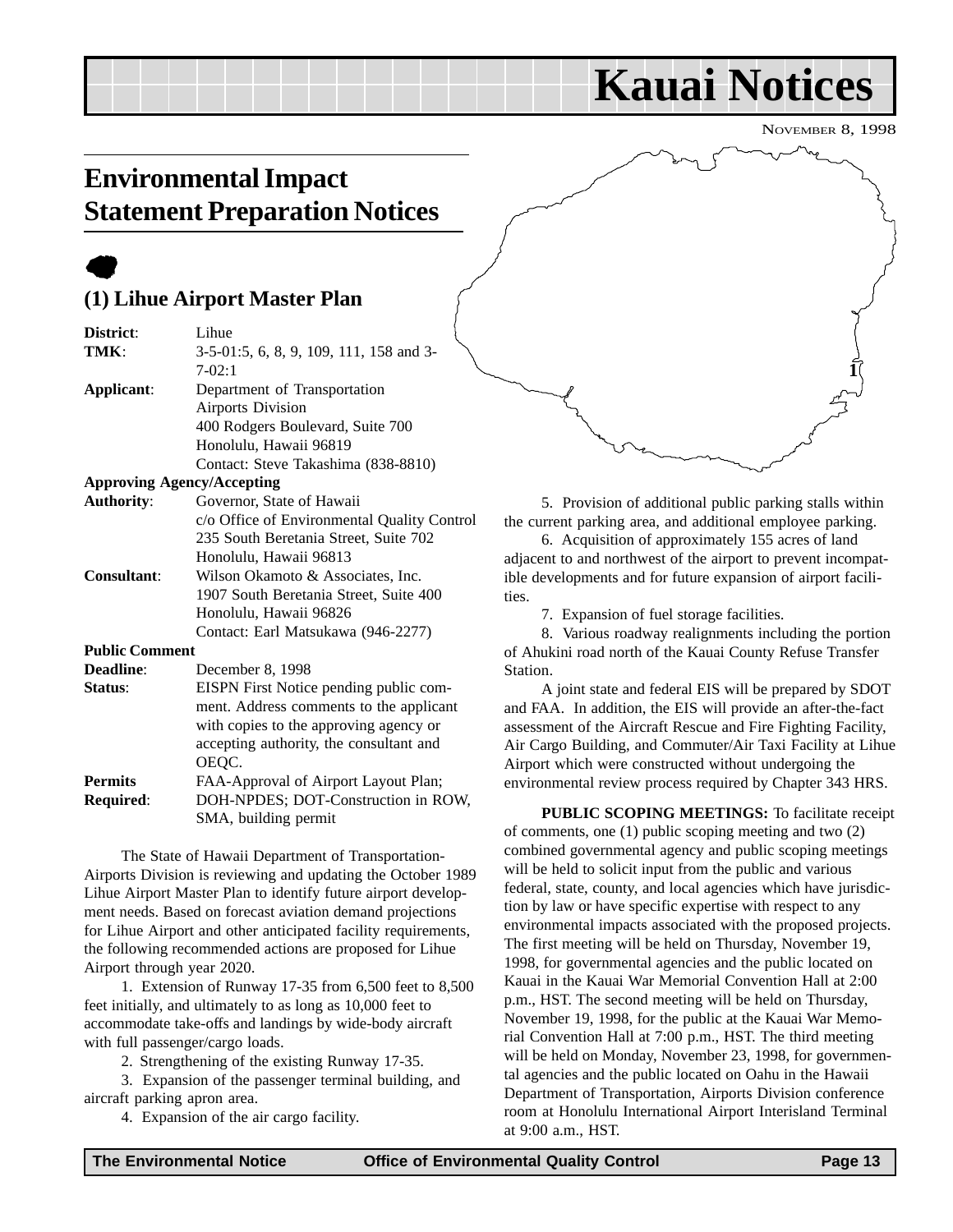# **Shoreline Notices**

NOVEMBER 8, 1998

## **Shoreline Certification Applications**

Pursuant to § 13 -222-12, HAR the following shoreline certification applications are available for inspection at the DLNR District Land Offices on Kauai, Hawaii and Maui and at Room 220, 1151 Punchbowl St., Honolulu, Oahu (Tel: 587-0414). All comments shall be submitted in writing to the State Land Surveyor, 1151 Punchbowl Street, Room 210, Honolulu, HI 96813 and postmarked no later than fifteen (15) calendar days from the date of the public notice of the application.

| Case<br>No. | Date<br>Received | Location                                                                                                                                                                                                                                         | Applicant                                                                 | Tax Map<br>Key          |
|-------------|------------------|--------------------------------------------------------------------------------------------------------------------------------------------------------------------------------------------------------------------------------------------------|---------------------------------------------------------------------------|-------------------------|
| $OA - 5.35$ | 10/19/98         | Lot 313, Ld Ct App 1052, Waianae,<br>Oahu (84-136 Makau Street)                                                                                                                                                                                  | DJNS Surveying &<br>Mapping, Inc. for<br>Richard & Sharon<br>Geilenfelt   | $8 - 4 - 10 : 11$       |
| $OA - 695$  | 10/19/98         | Lots 50-A & 50-B, Ld Ct App 609,<br>Waialua, Oahu (68-319 Crozier<br>Drive)                                                                                                                                                                      | DJNS Surveying &<br>Mapping, Inc. for<br>Howard S. Hisamoto,<br>eta1      | $6 - 8 - 05 : 45$       |
| OA-696      | 10/22/98         | Lot 1008, Ld Ct App 242, Puuloa,<br>Ewa, Oahu (91-489 Pupu Street)                                                                                                                                                                               | Robert Sing for<br>Timothy & April<br>Tucker                              | $9 - 1 - 27:20$         |
| $HA - 200$  | 10/16/98         | Kehena Beach Estates, Unit 1 Lot<br>52, Being a Por of Grant 999 to<br>Haui, Keauohana, Puna, Hawaii<br>(Moana Kai Pali Street, Pahoa,<br>Hawaii)                                                                                                | The Independent<br>Hawaii Surveyors for<br>Christopher & Sandra<br>Purton | $1 - 2 - 30:14$         |
| $MA - 0.22$ | 10/20/98         | Lot 1-B-1 of the Bechert Estate<br>Subdiv., Kahananui, Kaanapali,<br>Maui (4365 L. Honoapiilani<br>Highway)                                                                                                                                      | Land Surveyors, Inc.<br>for Royal Kahana                                  | $4 - 3 - 10:07$         |
| $MA - 061$  | 10/20/98         | Lots A & Por of C, Seibu Makena<br>Hotel Subdiv III, Being all of<br>LCAw 5402-B, Ap 4 to Nawaiki,<br>Being also a Por of Grant 15029<br>to Ulupalakua Ranch, Inc. & Grant<br>835 to Mahoe, Honualua, Makawao,<br>Maui (5415 Makena Alanui Road) | Newcomer-Lee Land<br>Surveyors, Inc. for<br>Seibu Hawaii, Inc.            | $2 - 1 - 06:57$<br>& 59 |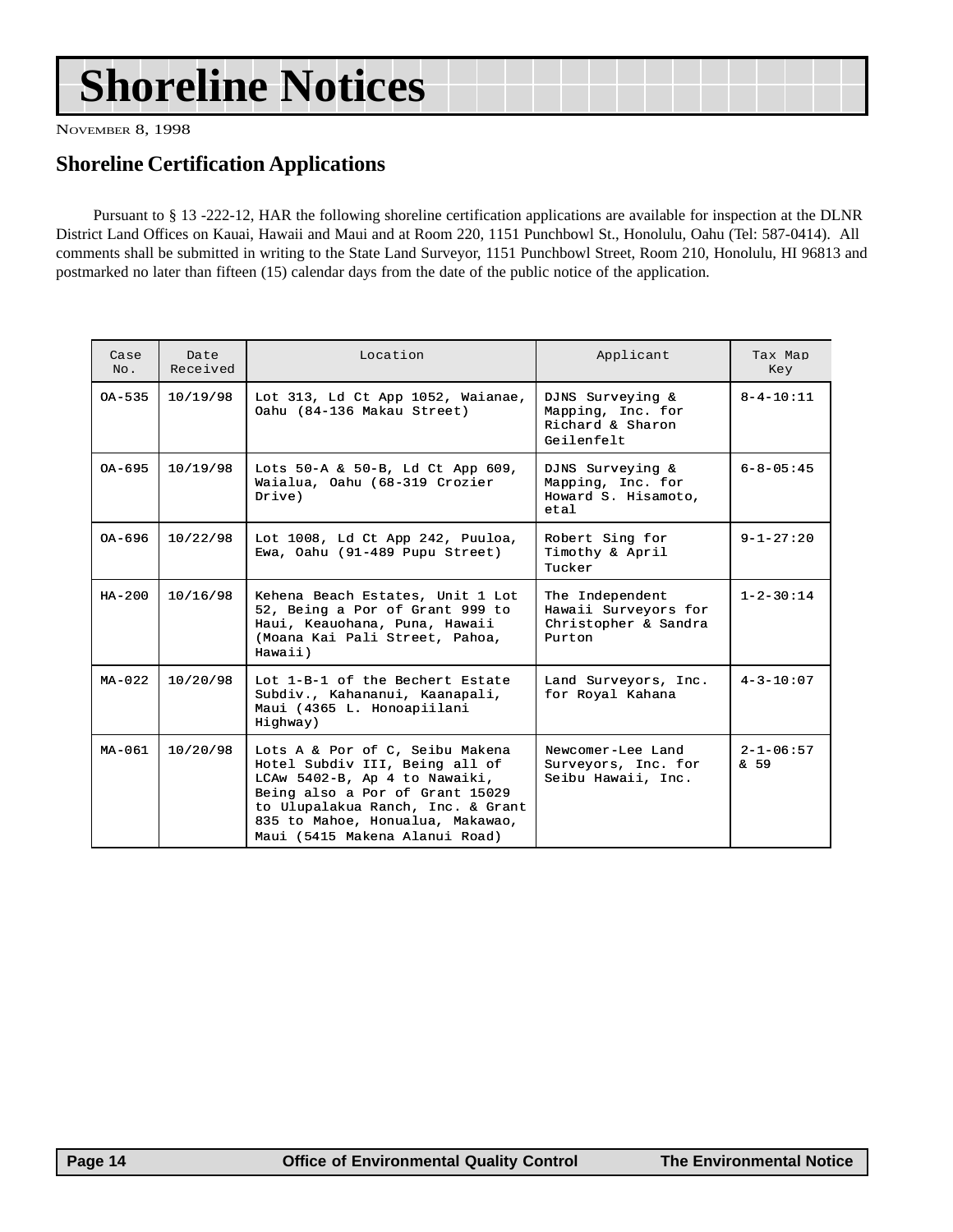# <span id="page-14-0"></span>**Shoreline Notices**

NOVEMBER 8, 1998

### **Shoreline Certifications and Rejections**

Pursuant to §13-222-26, HAR the following shorelines have been certified or rejected by the DLNR. A person may appeal a certification or rejection to the BLNR, 1151 Punchbowl Street, Room 220, Honolulu, M 96813, by requesting in writing a contested case hearing no later than twenty (20) calendar days from the date of public notice of certification or rejection.

| Case<br>No. | Date<br>Cert/Rej      | Location                                                                                                                                                                                                | Applicant                                                                                                                             | Tax Map<br>Key                     |
|-------------|-----------------------|---------------------------------------------------------------------------------------------------------------------------------------------------------------------------------------------------------|---------------------------------------------------------------------------------------------------------------------------------------|------------------------------------|
| OA-128      | Certified<br>10/28/98 | Lot 179, Ld Ct App 109, Kaunala,<br>Koolauloa, Oahu (58-009 Makanale St)                                                                                                                                | Walter P. Thompson,<br>Inc. for William<br>Fleischer                                                                                  | $5 - 8 - 03 : 10$                  |
| OA-<br>549A | Certified<br>10/28/98 | Pupukea-Paumalu Beach Lots,<br>Koolauloa, Oahu (59-309 Ke Nui Rd)                                                                                                                                       | Wesley Tengan for<br>Robert Schieve                                                                                                   |                                    |
| $OA - 621$  | Certified<br>10/28/98 | Lot 1, Hauula Beach Lots at Hauula,<br>Koolauloa, Oahu (54-065 Kamehameha<br>Hwy)                                                                                                                       | Hawaii Land<br>Consultants for<br>Steve & Roberta<br>Yamaguchi                                                                        |                                    |
| OA-684      | Certified<br>10/28/98 | Lot 8, Kawailoa Beach Lots, Kawiloa,<br>Waialua, Oahu (Kamehameha Highway,<br>Waialua)                                                                                                                  | Walter P. Thompson,<br>Inc. for Kamehameha<br>Schools Bernice<br>Pauahi Bishop<br>Estate                                              | $6 - 1 - 12:25$                    |
| $OA - 688$  | Certified<br>10/28/98 | Pokai Bay Beach Park, Waianae Kai,<br>Waianae, Oahu (37 Waianae Valley<br>Road)                                                                                                                         | City & County of<br>Honolulu, Dept of<br>Design &<br>Construction for<br>City & County of<br>Honolulu, Dept. of<br>Parks & Recreation | $8 - 5 - 01:08$                    |
| $0A - 689$  | Certified<br>10/28/98 | Lot 25-A as shown on Map 9, Ld Ct<br>App 1059, Kaalawai, Kapahulu,<br>Honolulu, Oahu (4240 Kaikoo Pl.)                                                                                                  | R. M. Towill<br>Corporation for<br>Lynn Foster                                                                                        | $3 - 1 - 41:21$                    |
| $MA-092$    | Certified<br>10/28/98 | Por of RP 7447, LCAw 3237, Part 2 to<br>Hewahewa, Kaonoulu (Kihei), Maui<br>(588 & 596 South Kihei Road)                                                                                                | Warren S. Unemori,<br>Engineering, Inc.<br>for Maui Lu Hotel<br>Corporation                                                           | $3 - 9 - 01:83$<br>$\frac{120}{ }$ |
| $MA-191$    | Certified<br>10/28/98 | Ld Ct App 4040 (Map 1) and Lot B<br>Being L.P. 8190, LCAw 523 to<br>Kekualaula and Lot C Being L.P.<br>8169, LCAw 83 to Thomas Phillips,<br>Kooka and Alio, Lahaina, Maui (439<br>and 455 Front Street) | Akamai Land<br>Surveying for<br>Joseph Fedele                                                                                         | $4 - 6 - 02:6$ ,<br>$21 \times 22$ |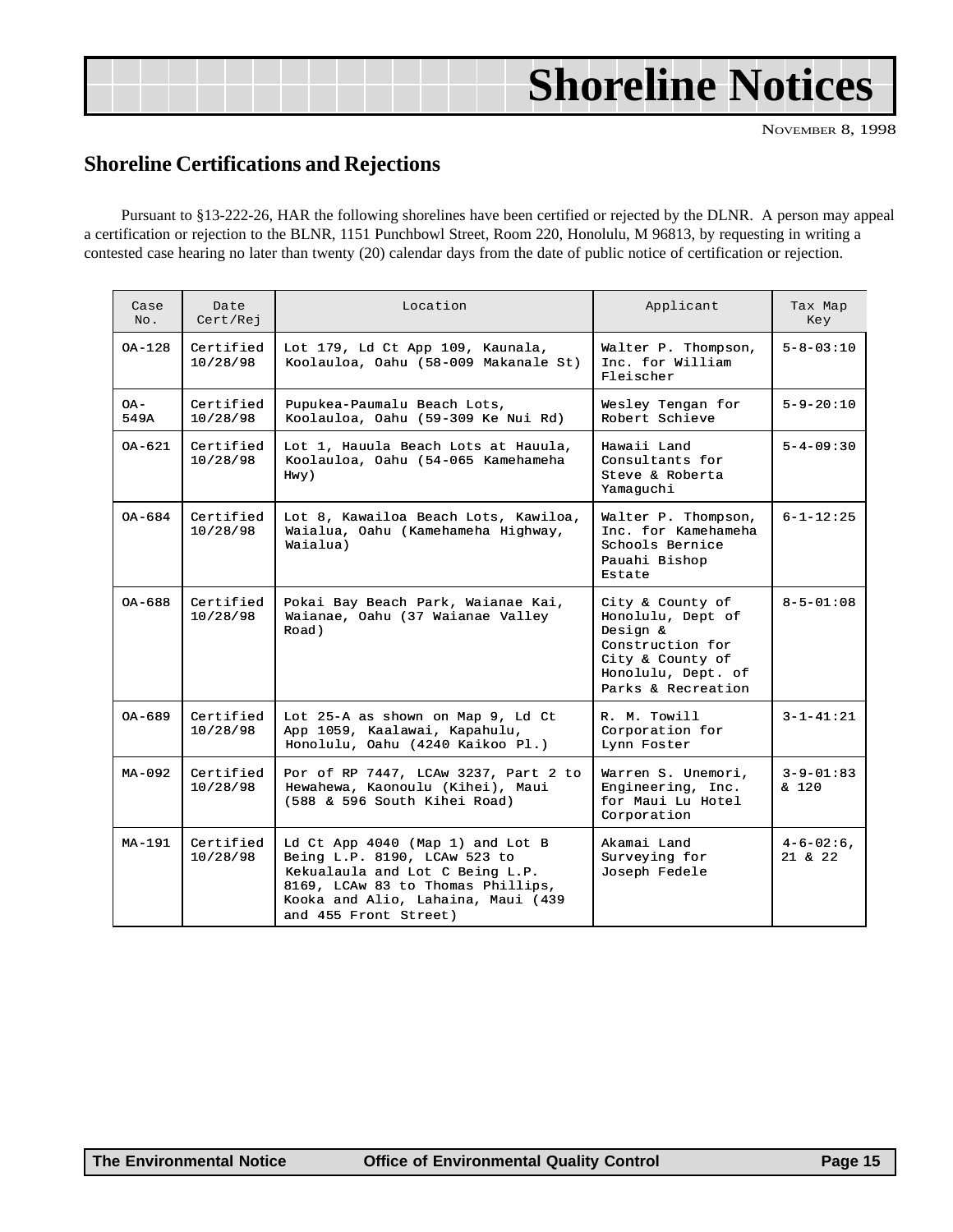# <span id="page-15-0"></span>**Coastal Zone News**

NOVEMBER 8, 1998

## **FEDERAL CONSISTENCY REVIEWS**

The Hawaii Coastal Zone Management (CZM) Program has received the following federal actions to review for consistency with the CZM objectives and policies in Chapter 205A, Hawaii Revised Statutes. This public notice is being provided in accordance with section 306(d)(14) of the National Coastal Zone Management Act of 1972, as amended. For more information, please call John Nakagawa with the Hawaii CZM Program at 587-2878. Federally mandated deadlines require that comments be received by the date specified for each CZM consistency review and can be mailed to:

Bradley J. Mossman, Director Office of Planning Dept. of Business, Economic Development and Tourism P.O. Box 2359 Honolulu, Hawaii 96804

Or, fax comments to the Hawaii CZM Program at 587- 2899.

## $\bullet$

## **(1) Hanalei River Vessel Mooring Buoys, Hanalei, Kauai**

**Applicant:** Ralph A. Young Contact: (808) 826-6114 **Federal Agency:**U.S. Army Corps of Engineers Contact: Bill Lennan, 438-9258, x13 **Federal Action:** Department of the Army Permit **Location:** Hanalei River, Kauai **TMK:** (4th) 5-4-4: 4

#### **Proposed Action:**

Authorization to retain two existing mooring buoys in the Hanalei River fronting a private residence, approximately 200 yards inland from the mouth at Hanalei Bay. The moorings will be used for mostly recreational and some commercial use by two boats. **Comments Due:** November 23, 1998

## $\blacktriangleright$ **(2) Wailoa River Small Boat Harbor Launch Ramp Replacement, Hilo, Hawaii**

| Applicant:                                           | Department of Land & Natural Resources, |  |  |  |
|------------------------------------------------------|-----------------------------------------|--|--|--|
|                                                      | Division of Boating & Ocean Recreation  |  |  |  |
|                                                      | Contact: Howard Gehring, 587-1966       |  |  |  |
| <b>Federal Agency: U.S. Army Corps of Engineers</b>  |                                         |  |  |  |
|                                                      | Contact: Lolly Silva, 438-9258, x17     |  |  |  |
| <b>Federal Action:</b> Department of the Army Permit |                                         |  |  |  |
| <b>Location:</b>                                     | Wailoa River Small Boat Harbor, Hilo    |  |  |  |
| TMK:                                                 | $(3rd)$ 2-2-31: 1                       |  |  |  |
| <b>Proposed Action:</b>                              |                                         |  |  |  |
| Replace the double-lane concrete boat ramp which is  |                                         |  |  |  |

Replace the double-lane concrete boat ramp which is presently in poor condition. The replacement ramp will be 80 feet long by 40 feet wide and constructed with precast concrete panels. Repairs to restore the rock revetment will also be made.

**Comments Due:** November 23, 1998

## **Marine and Coastal Zone Management Advisory Group**

The Marine and Coastal Zone Management Advisory Group (MACZMAG) will hold its next regularly scheduled meeting on Friday, November 20, 1998 from 9:00 a.m. - 11:00 a.m. Location to be announced.

MACZMAG meeting agendas and minutes are now available on the Hawaii Coastal Zone Management Program web page at www.hawaii.gov/dbedt/czm.

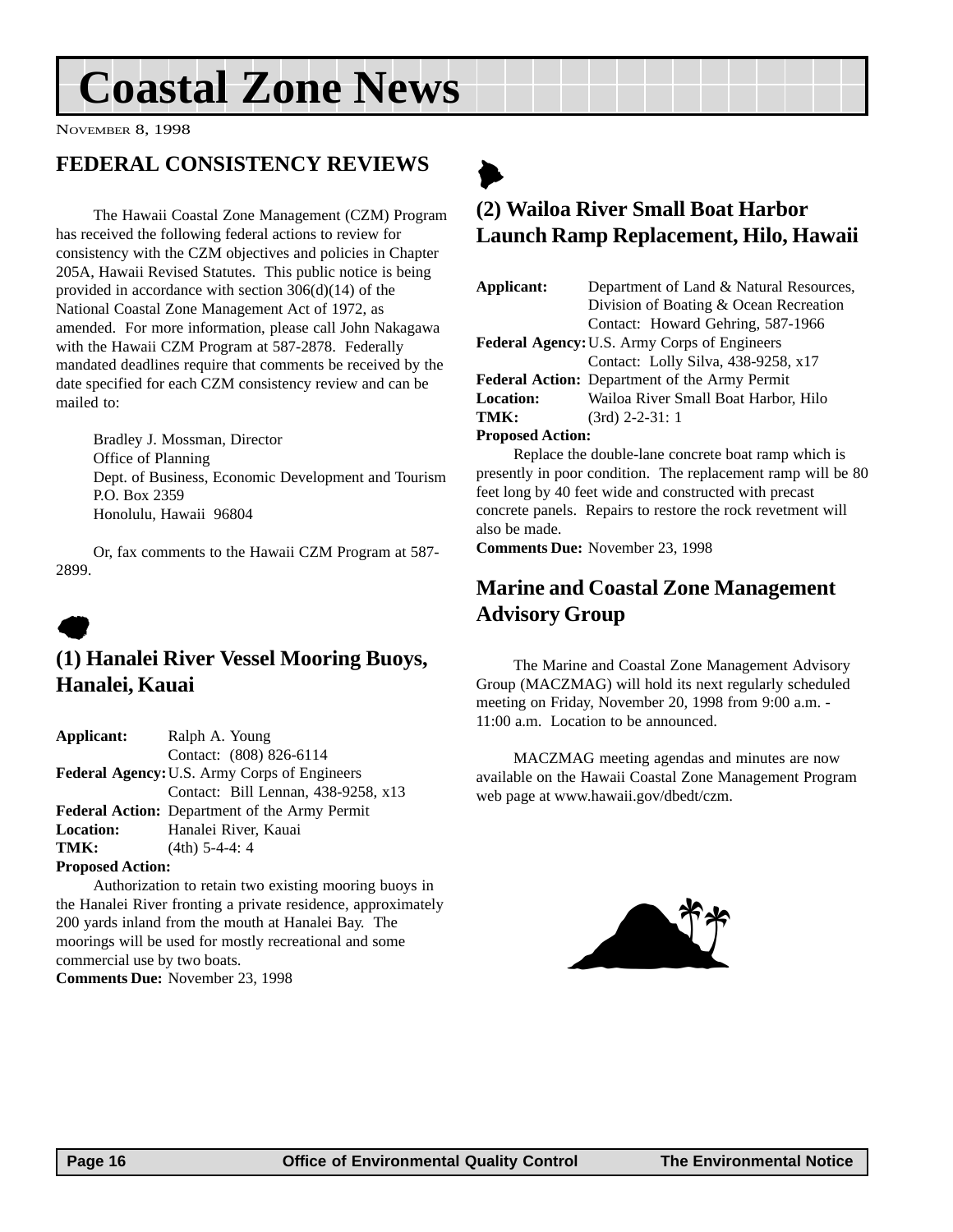# **Pollution Control Permits**

### <span id="page-16-0"></span>**Department of Health Permits**

The following is a list of some pollution control permits currently being reviewed by the State Department of Health. For more information about any of the listed permits, please contact the appropriate branch or office of the Environmental Management Division at 919 Ala Moana Boulevard, Honolulu.

| Branch &<br>Permit Type                                                    | Applicant &<br>Permit Number                                                             | Project Location                                      | Pertinent<br>Dates  | Proposed Use                                                                             |
|----------------------------------------------------------------------------|------------------------------------------------------------------------------------------|-------------------------------------------------------|---------------------|------------------------------------------------------------------------------------------|
| Clean Air<br>Branch,<br>Covered<br>Source<br>Permit, phone<br>$586 - 4200$ | Pohakulepo<br>Recycling<br>Partnership, #<br>$0386 - 02 - C$                             | TMK: $3-6-04$ :<br>por. 7, Wailuku,<br>Maui           | Issued:<br>10/16/98 | 260 TPH Portable Rock<br>Crushing Plant                                                  |
| CAB,<br>Noncovered<br>Source                                               | Windward<br>Crematory, #<br>$0416 - 01 - N$                                              | $45 - 425$<br>Kamehameha<br>Highway,<br>Kaneohe, Oahu | Issued:<br>10/21/98 | Two $150$ lbs/hr<br>Pathological Waste<br>Incinerators                                   |
| CAB,<br>Noncovered<br>Source                                               | Blue Cross<br>Animal<br>Hospital, #<br>$0412 - 01 - N$                                   | 1318 Kapiolani<br>Boulevard,<br>Honolulu, Oahu        | Issued:<br>10/22/98 | 75 lb/hr Pathological<br>Waste Incinerator                                               |
| CAB,<br>Noncovered<br>Source                                               | County of Maui,<br>DPWWM,<br>Wastewater<br>Reclamation<br>Division, #<br>$0251 - 01 - N$ | 281 Amala Place,<br>Kahului, Maui                     | Issued:<br>10/29/98 | One Caterpillar 300 BHP<br>Diesel Engine and One<br>Caterpillar 402 BHP<br>Diesel Engine |
| CAB, Covered<br>Source                                                     | Tesoro Hawaii<br>Corporation, #<br>$0066 - 03 - C$                                       | 607 Kalanianaole<br>Avenue, Hilo,<br>Hawaii           | Issued:<br>10/29/98 | Hilo Petroleum Terminal<br>No. 2                                                         |



### **Short-Tailed Albatross to be on Endangered Species List**

Due to an administrative error in the original listing, the short-tailed albatross (*Phoebastria albatrus*) is currently listed as endangered (under the Endangered Species Act of 1973) throughout its range, **except in the United States**. To rectify this error, the U.S. Fish and Wildlife Service (FWS) proposes to extend endangered status for the short-tailed albatross (*Phoebastria albatrus*) to include the species' range within the United States (Alaska, California, Hawai'i, Oregon and Washington). Short-tailed albatrosses range throughout the North Pacific and north into the Bering Sea during the non-breeding season, and breeding colonies were historically present in Taiwan. Originally numbering in the millions, the worldwide population of breeding age birds is about 500 individuals (one-half of the worldwide population of 1,000).

Individuals have been observed at Midway Island and in the Northwestern Hawaiian Islands, particularly at Laysan Island, Green Island at Kure Atoll and French Frigate Shoals. Comments from all interested parties must be sent to: Field Supervisor, Anchorage Field Office, U.S. Fish and Wildlife Service, 605 West 4th Avenue, Room G-62, Anchorage, Alaska 99501. They must be received at the above address by **MARCH 2, 1999** (see 63 F.R. 58692, November 2, 1998).

### **Native Remains from the Bishop Museum**

The National Park Service (NPS) announced the completion of an inventory of human remains and associated funerary objects from the Hawaiian Islands in the possession of the Bernice Pauahi Bishop Museum in Honolulu. Representatives of organizations that believes itself to be culturally affiliated with these human remains and associated funerary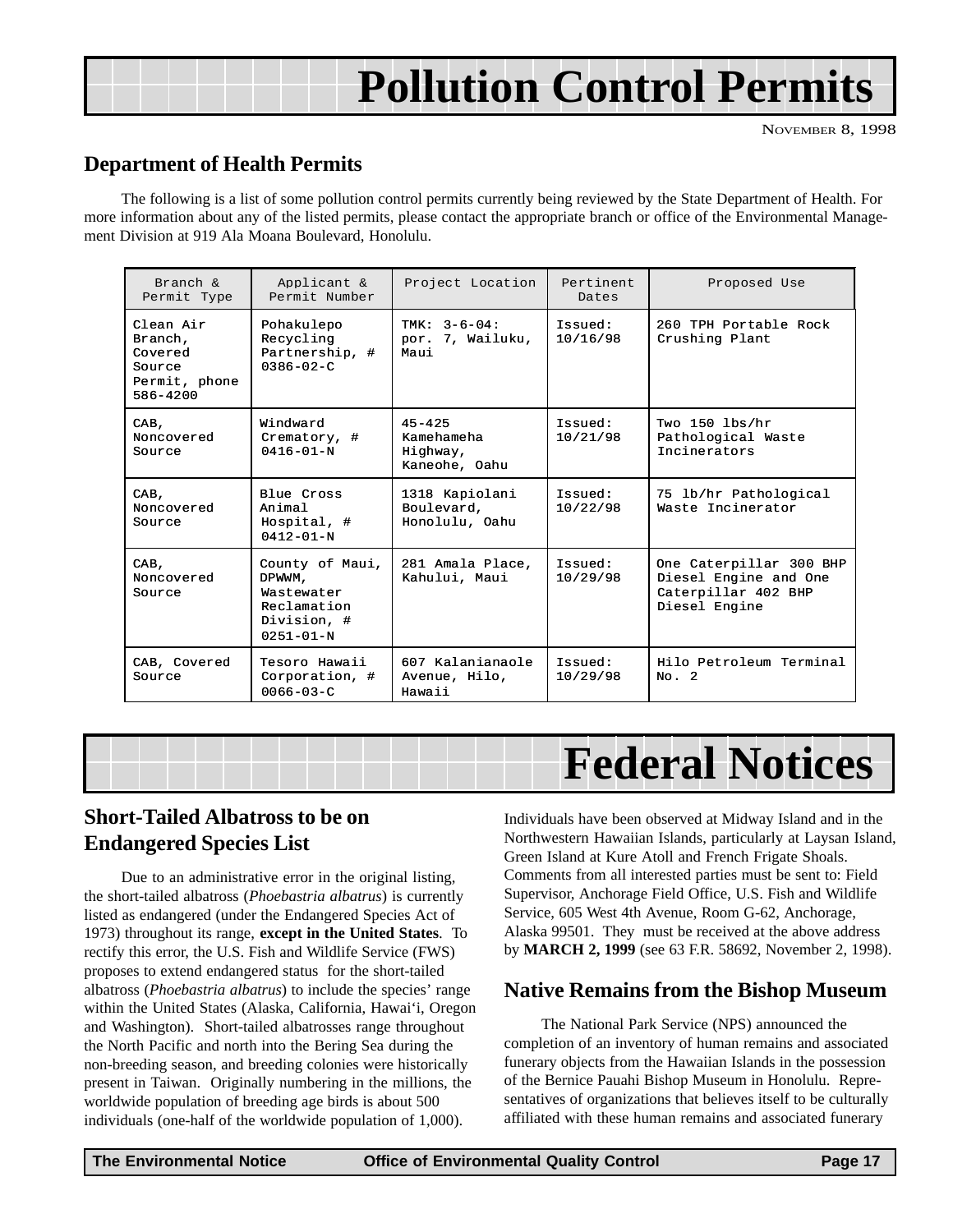# <span id="page-17-0"></span>**Federal Notices**

NOVEMBER 8, 1998

objects should contact Janet Ness, Registrar, Bernice Pauahi Bishop Museum, 1525 Bernice Street, Honolulu, Hawai'i 96817, telephone (808) 848-4105, **before NOVEMBER 27, 1998** (see 63 F.R. 57705, October 28, 1998, for details).

## **Environmental Assistance Available from AmeriCorps**

The AmeriCorps\* National Civilian Community Corps (NCCC) seeks proposals from community partners to perform environmental, educational, public safety and disaster relief projects. Projects are typically 6-8 weeks long. Private nonprofits, governmental entities, community based groups and educational institutions are eligible to submit proposals. There is no charge for the services of an AmeriCorps\*NCCC team or its transportation, however, collaborating organizations are expected to provide needed materials/equipment, technical supervision as well as food and lodging. For more information, see the website http://www.nationalservice.org, or call Charles Davenport in San Diego at (619) 524-0749 (see, 63 F.R. 57281, October 27, 1998).

## **Federal Property for the Homeless**

Building 160, Naval Station, Pearl Harbor, Hawai'i, has a area of 6,070 square feet, has lead paint and needs rehabilitation. The Department of Housing and Urban Development (HUD) has determined that Building 160 is suitable and available as a facility to assist the homeless, pursuant to the McKinney Homeless Assistance Act (42 U.S.C. 11411). For more information, please call Mark Johnson in Washington, D.C. at (202) 708-1226 (see, 63 F.R. 56933, October 23, 1998).

## **Final Rule On Amendment 3 to Fisheries Management Plan for Precious Coral Fisheries**

The National Marine Fisheries Service (NMFS) issued a final rule, effective **NOVEMBER 18, 1998**, implementing Amendment 3 to the Fishery Management Plan (FMP) for Precious Coral Fisheries of the Western Pacific Region. This rule establishes the framework procedures enabling management measures to be established and/or changed via rulemaking rather than through FMP amendment. This action will allow the Western Pacific Fishery Management Council to respond quickly to rapid changes in the Western Pacific precious corals fisheries. For copies of Amendment 3, call Kitty Simonds at 522-8220 (see, 63 F.R. 55809, October 19, 1998).

## **Fishery Meetings**

The Scientific and Statistical Committee of the Western Pacific Fishery Management Council (WPFMC) will meet on **NOVEMBER 11-13, 1998**, from 8:30 A.M. to 5:00 P.M. each day, at 1164 Bishop Street, Suite 1400, in downtown Honolulu. Items to be discussed include: precious corals fishery management plan (FMP); crustacean FMP; comments on the DEIS for Farallon de Mendinilla in the Commonwealth of the Northern Mariana Islands; pelagic FMP; linear programming model of Hawai'i's "multifishery"; and bottomfish FMP issues. For more information call Kitty Simonds at 522-8220 (see, 63 F.R. 56004, October 20, 1998).

The Precious Corals Plan Team of the WPFMC will meet on **NOVEMBER 9, 1998**, from 9:00 A.M. to noon at the NMFS Laboratory, 2570 Dole Street, Room 112, Honolulu, to discuss the findings of recent precious corals research in the Northwestern Hawaiian Islands (see, 63 F.R. 55847, October 19, 1998).

## **Marine Mammals Permit No. 926**

Dr. Robin W. Baird of Nova Scotia has asked the National Marine Fisheries Service (NMFS) to amend scientific research Permit no. 959 which currently allows radio tagging via suction cup attachment whales, porpoises and dolphins in waters off Washington, Southeast Alaska and Oregon. Dr. Baird's requested amendment would expand the geographic research range to include Hawaiian waters, including suction-cup radio-tagging of several additional species of marine mammals found in Hawai'i waters, collect photoidentification and behavioral information on small odontocetes in Hawai'i waters and those species which are currently covered in the existing permit that are found in Hawai'i waters. Comments must be received on or before **NOVEMBER 23, 1998** (see, 63 F.R. 56913, October 23, 1998).h